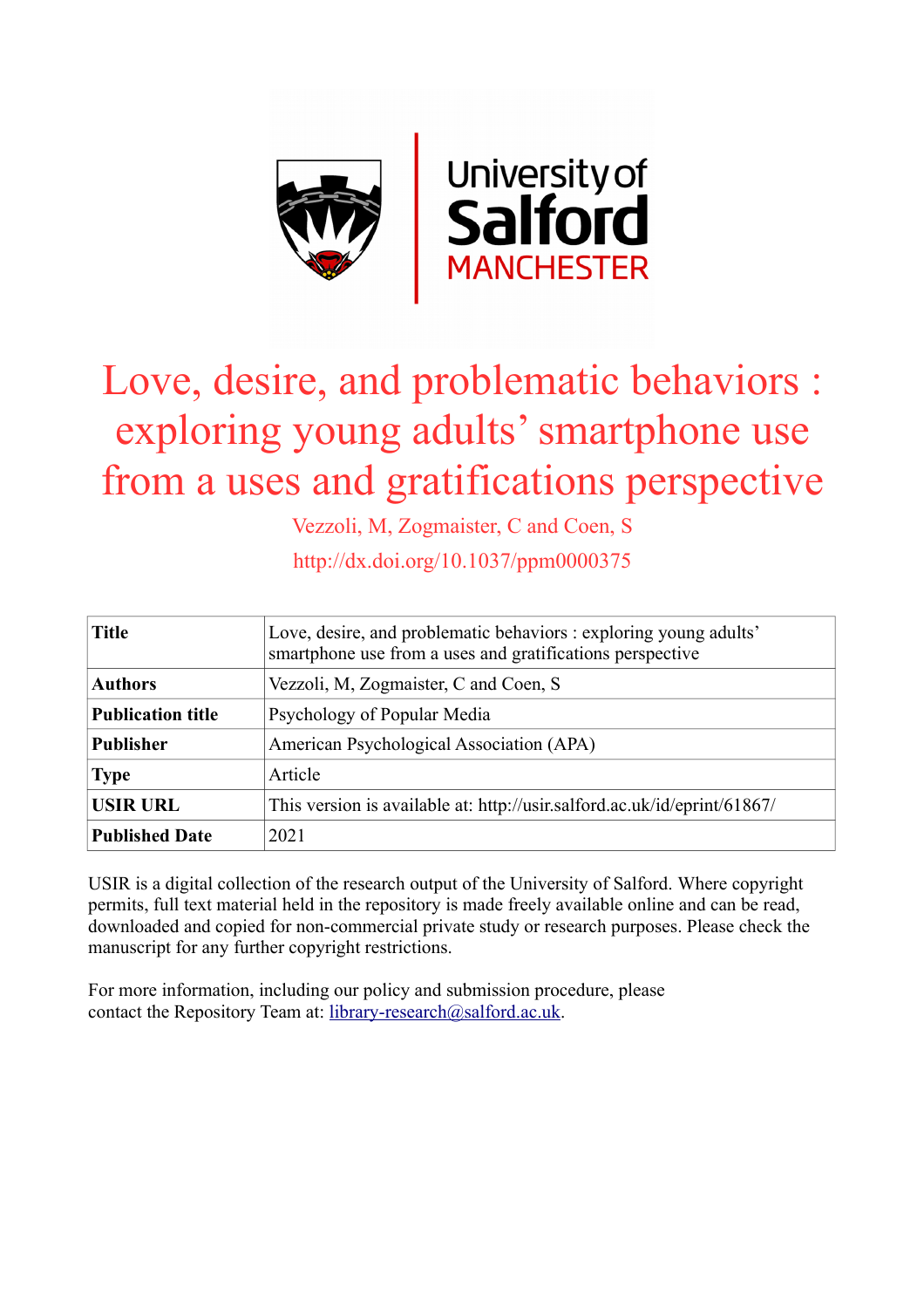# **Love, desire, and problematic behaviors: Exploring young adults' smartphone use from a uses and gratifications perspective**

#### **Abstract**

In light of the pervasive adoption of smartphones, scholars have explored the consequences of problematic (i.e., excessive and uncontrolled) use of this technology. Studies have often shown that individuals who spend much time using smartphones experience symptoms similar to those of substance addiction. However, considering the number of hours employed on smartphones as a criterion for measuring problematic use does not account for what people do with their smartphones and why. This study aims to understand what gratifications are related to smartphone usage time and problematic use. Secondly, it aims to understand whether different usage profiles are identifiable from those gratifications and how they differ in terms of problematic use, time-of-use, and socio-demographic characteristics. The data from 528 Italian university students had been collected through a cross-sectional design. Through regression analyses, we found that smartphone gratifications differentially predict the amount of time spent using the smartphone and the level of problematic use that students exhibited. Using the K-means clustering technique, we identified five usage profiles that differed in the amount of time spent using smartphones and, to a greater extent, in their problematic use levels.

#### **Keywords:**

Smartphone gratifications; Problematic smartphone use; Smartphone usage profiles; Smartphone usage time; Uses and gratifications

#### **Public Policy Relevance Statements**

This work is relevant to the debate about the benefits and risks associated with smartphone use. It shows that using the quantity of smartphone use as a proxy for its problematic use would be an oversimplification and that we must also consider the quality of use. As the results show, problematic smartphone use is more associated with certain types of gratifications (such as avoiding face-to-face contact) than others (such as preparing and discussing schoolwork).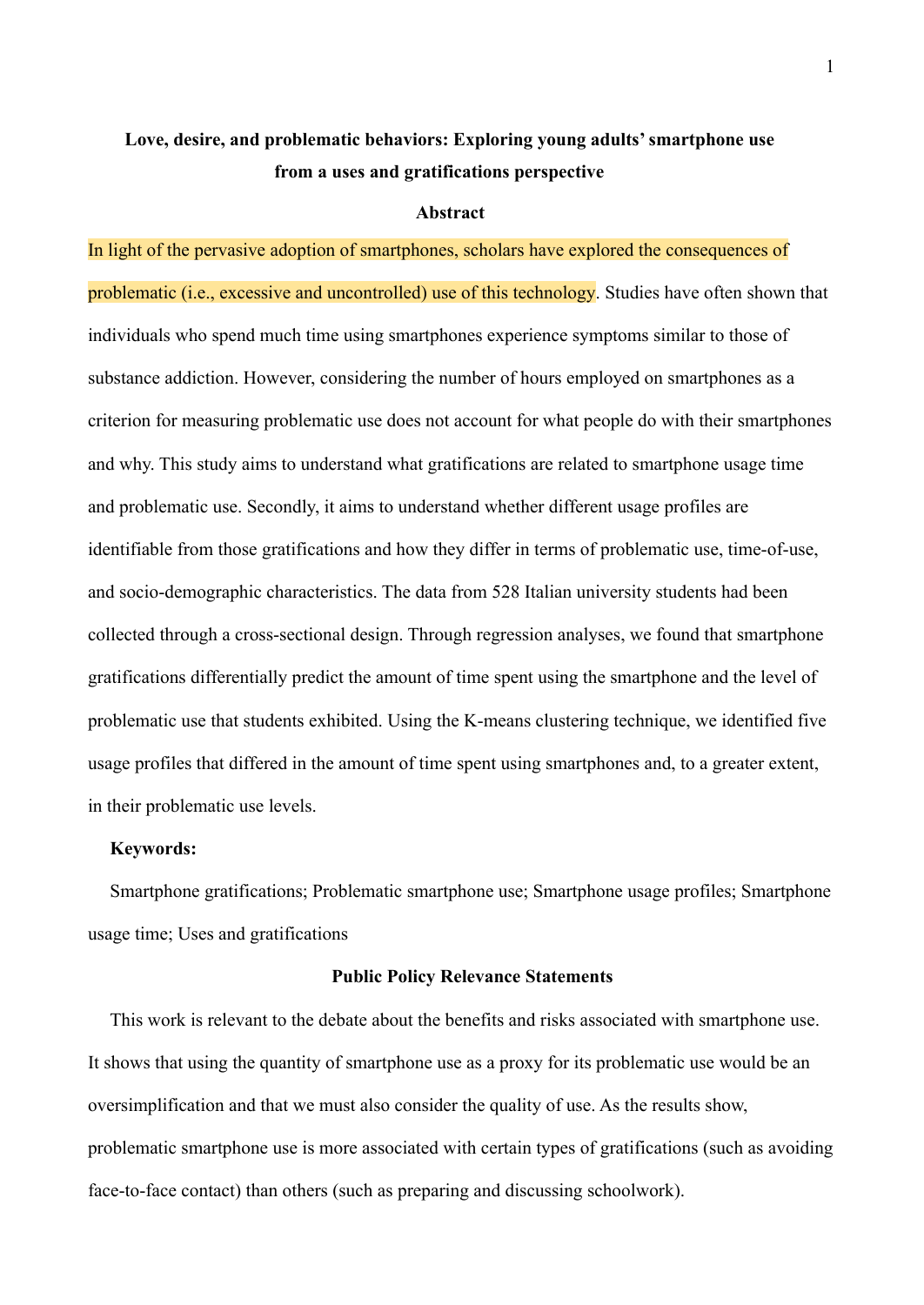# **Love, desire, and problematic behaviors: Exploring young adults' smartphone use from a uses and gratifications perspective**

Worldwide, a high percentage of people own and use smartphones. An average of 76% of adults in most European countries, the US, Australia, South Korea, and Japan, report that they own a smartphone (O'dea, 2021). In Italy, 71 % of the population own at least one smartphone, indicating a high level of penetration of such technology (Pew Research Center, 2019). We bring our devices everywhere and, in most of our daily activities at work and during leisure time, we rely on them. Even though smartphones help perform numerous personal and social functions, research has shown that excessive and uncontrolled use - Problematic Smartphone Use (PSU; Billieux, 2012) can be associated with substantial negative consequences for some individuals. In line with Sohn and colleagues (Sohn et al., 2019, p.358), we define PSU as "smartphone use associated with at least some element of dysfunctional use, such as anxiety when the phone was not available, or neglect of other activities". Research has explored correlates of PSU, and found, for example, that PSU is associated with depression, anxiety (De-Sola Gutiérrez et al., 2016; Elhai, Dvorak, et al., 2017), and low self-esteem (Hong et al., 2012), notably in adolescents and young adults. PSU is also related to increased conflict with others, lowered social skills and emotional intelligence (Scott et al., 2017) and lower psychological well-being (Kumcagiz & Gunduz, 2016). Concern has been raised over the potential negative impact that smartphone use might have on users' behaviors and cognitive abilities. Research has shown that PSU is related to compromised inhibitory control (Chen et al., 2016), impaired attention, and impulsivity (Hadar et al., 2017). Relatedly, heavy smartphone usage correlates negatively with academic progress and success (Samaha & Hawi, 2016). The accumulated evidence presents a rationale for a justified concern surrounding the possible negative psychological consequences of smartphone overuse and its addictive potential. Although parallels exist between classically defined addiction and excessive smartphone use, conceptualizing PSU as a form of addiction may be unjustified (Panova & Carbonell, 2018) as the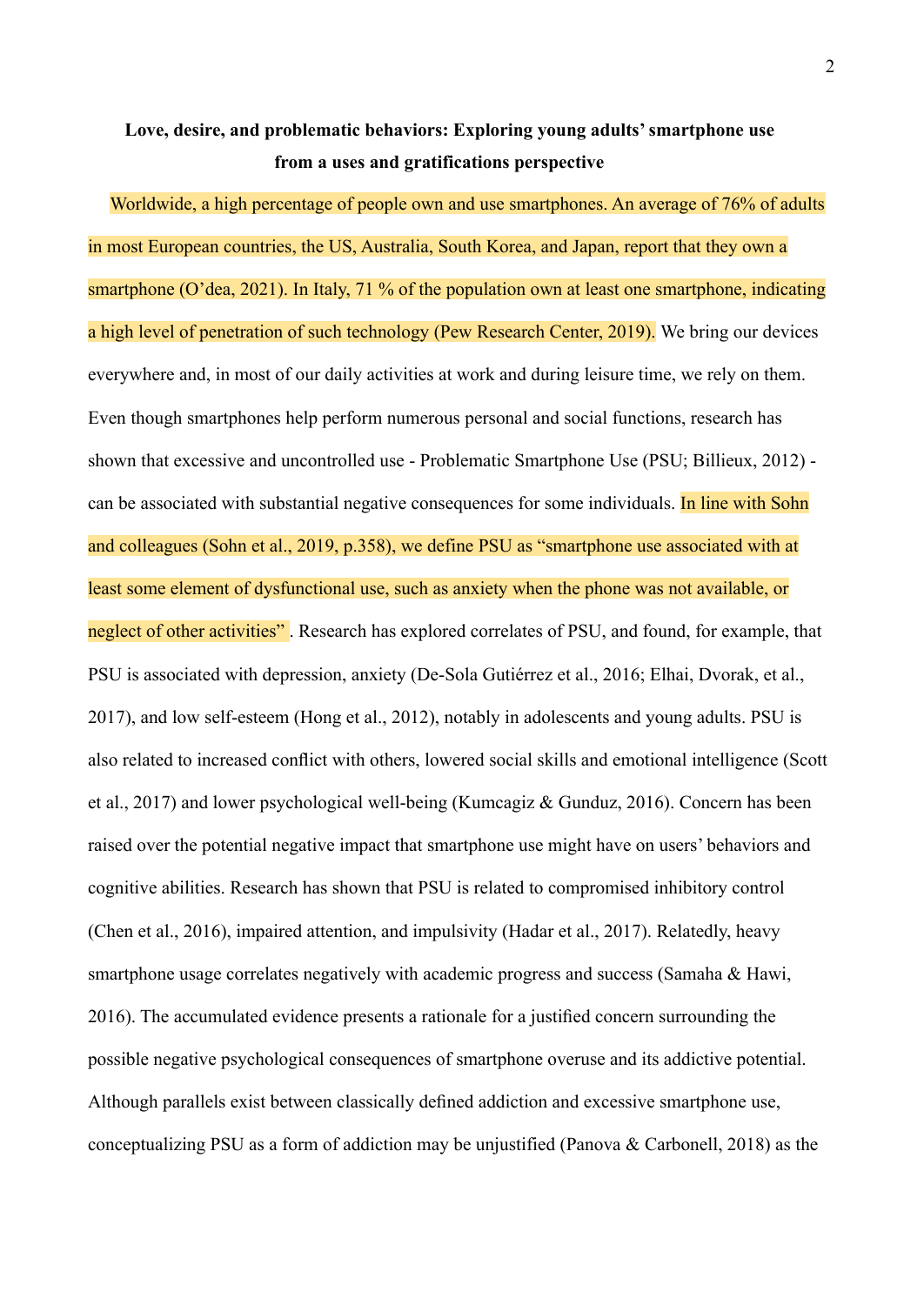empirical evidence of behavioral and neurobiological similarities between PSU and substance addiction is inconsistent.

Studies of behavioral addiction have contended that individuals who engage excessively in certain behaviors (i.e., dedicate much time to the activity of interest) experience a common set of symptoms frequently associated with substance addiction, such as salience (i.e., the activity becomes a dominating aspect), tolerance (i.e., more activity is needed to feel activity previous effect), and withdrawal (i.e., the abrupt termination of the activity results in unpleasant feelings, psychologically and/or physiologically) (Kardefelt-Winther et al., 2017). Although using the time spent with the smartphone as an indicator of PSU may seem objective and straightforward, it can be criticized because it overlooks that smartphone use is a normalized part of everyday life in many societies today (Panova & Carbonell, 2018). Also, perhaps more importantly, smartphone usage time does not capture the essence of what people are doing with their smartphones and why (King et al., 2018). While individuals who score high on a PSU scale often use their smartphones for a longer time (De-Sola Gutiérrez et al., 2016), the time individuals spent using smartphones may also indicate other things, such as a promotion at work or a new relationship. Thus, a deeper analysis of uses and gratifications associated with smartphone usage becomes necessary as the gratifications associated with using the smartphone for a lot of time are not necessarily the same that are associated with its problematic use. According to the Uses and Gratification (U&G) theory (Katz & Blumler, 1974), individuals choose to use a specific media if it can satisfy their perceived needs and desires (Baxter et al., 2008). Based on this theoretical framework, Vanden Abeele (2016) identified eight gratifications derived from smartphone usage on a sample of Flemish adolescents: kill time and boredom (i.e., pass-time), express status and identity (i.e., status), feel safer in case of an emergency (i.e., security), make arrangements or let people know of one's availability (i.e., micro-coordination), prepare and discuss school-work (i.e., school), express love for the partner (i.e., love), keep up with family and friends (i.e., relations), and avoid face-to-face contact (i.e., avoidance).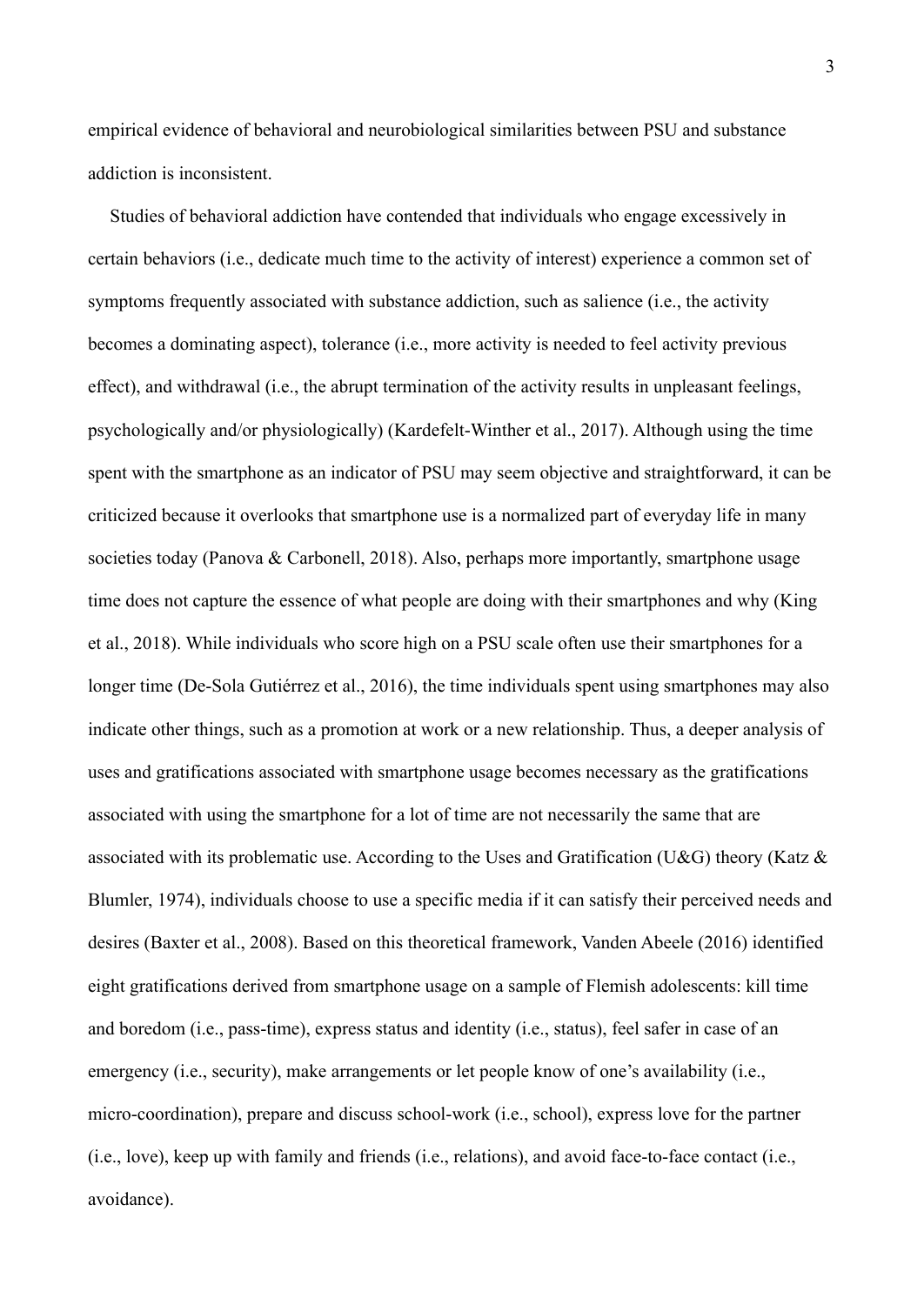In their comprehensive review, Panova and Carbonell (2018) discussed the extant work on what the literature often referred to as "smartphone addiction", and evaluated the strength of the evidence that smartphone usage may indeed become a behavioral addiction against the clinical criteria used to diagnose addictive disorders. In light of the evidence available, the authors found that while it is indeed the case that individuals may engage in PSU, the use of the term "addiction" seems unwarranted by the existing data. Interestingly, authors working in the area of PSU (see Elhai et al., 2017; Panova & Carbonell, 2018; Sohn et al., 2019) note that smartphones serve different uses and functions and this could be the reason why users spend a long time on them. Therefore, while it is possible to identify some negative characteristics and outcomes of PSU which are comparable to other behavioral addictions, the use of the term addiction in the context of smartphone use would require excluding that the availability of the smartphone facilitates engaging in other addictive behaviors, rather than being addictive per se. These addictive behaviors would be the real issue rather than smartphone use.

Further, excessive reliance on the smartphone, and its associated problems (i.e., PSU) could be due to a combination of one or more non-addictive behaviors. Just like Supermarkets, by providing a range of (healthy and unhealthy) products which were once available in separate - independent shops, have often become the one-stop-shop for many consumers, it could be that smartphones are becoming a one-stop-shop where users can satisfy several - different - needs and seek different gratifications, not all of which are necessarily problematic.

The present research directly tests this idea: in other words, this study aims to understand whether and what gratifications are related to smartphone usage time and PSU. Understanding why and how smartphones are utilized will help create usage profiles, which could help better understand PSU levels, time-of-use patterns, and socio-demographic characteristics.

We, therefore, aim to provide initial evidence contributing to the theoretical distinction between PSU and addiction, by demonstrating firstly that distinctive uses are differently associated with mobile phone use, and not all of these uses are problematic. Secondly, identifying which usage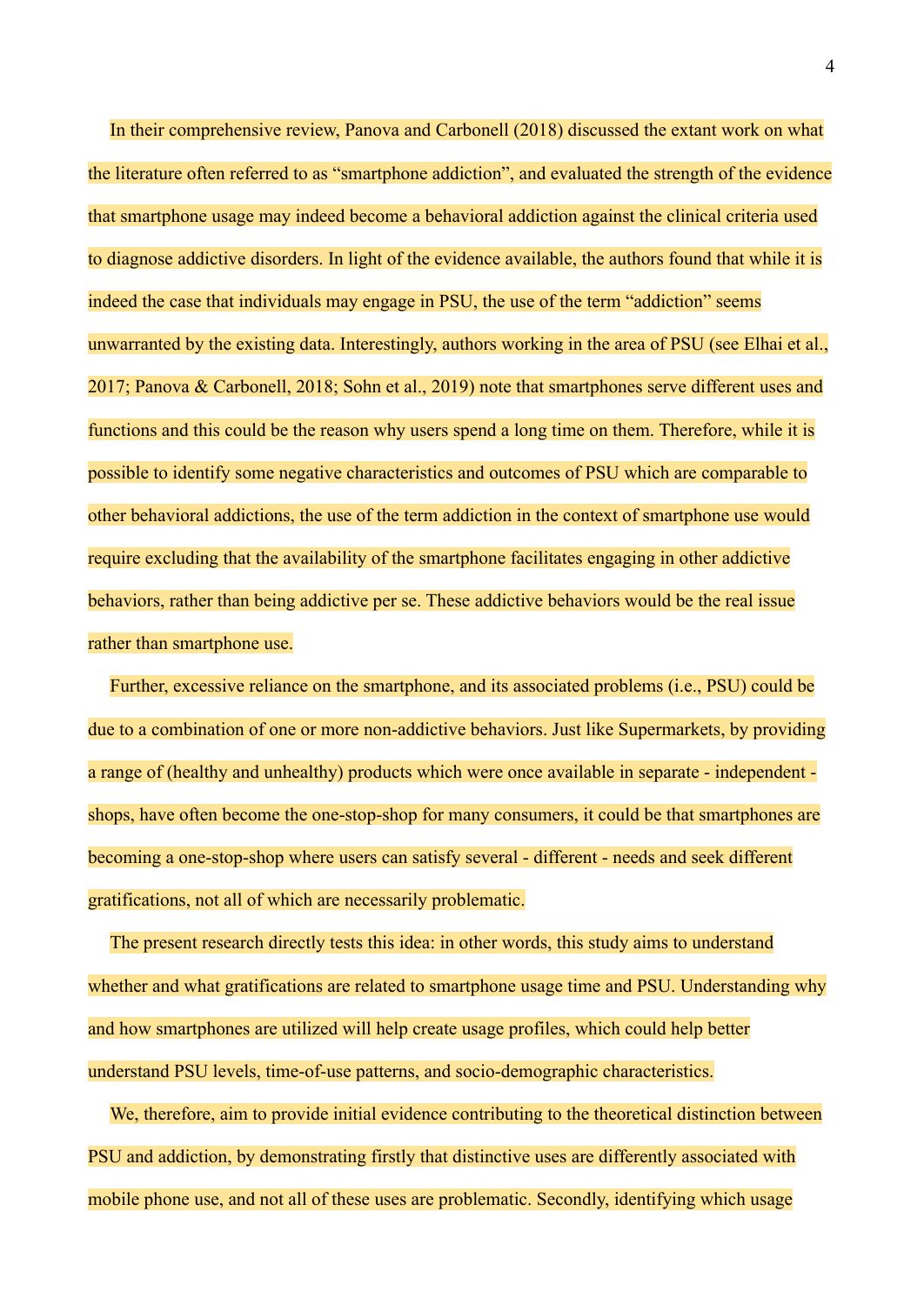patterns are more strongly associated with PSU can help better understand the phenomenology of PSU and devise targeted interventions.

#### **Method**

#### **Sample and Procedure**

This study used a cross-sectional online data gathering technique. Participants were recruited in April 2020 through a link posted on social media and asked to answer a questionnaire. The questionnaire contained 70 items and required approximately 20 minutes. Participants were required to evaluate each item to proceed through the questionnaire. The Commission for Research in Psychology of our University approved the study (Approval no. RM 220-277).

Five hundred and twenty-eight university students participated, 369 were female (70%), and the mean age was 22.38 years (SD = 2.06, range =  $18 - 29$  years old). The sample was composed of emerging adults who had a student status (Arnett, 2007). Careless responding was identified using the Self-Reported Single-Item "Use-Me" question (Meade & Craig, 2012). Five additional respondents were either above the age of 29 or were not students, and nineteen answered the "Use-Me" question negatively; their data were not considered in the analysis.

Descriptive statistics are provided in Table 1 and correlations in Table S2 of the Supplementary Materials.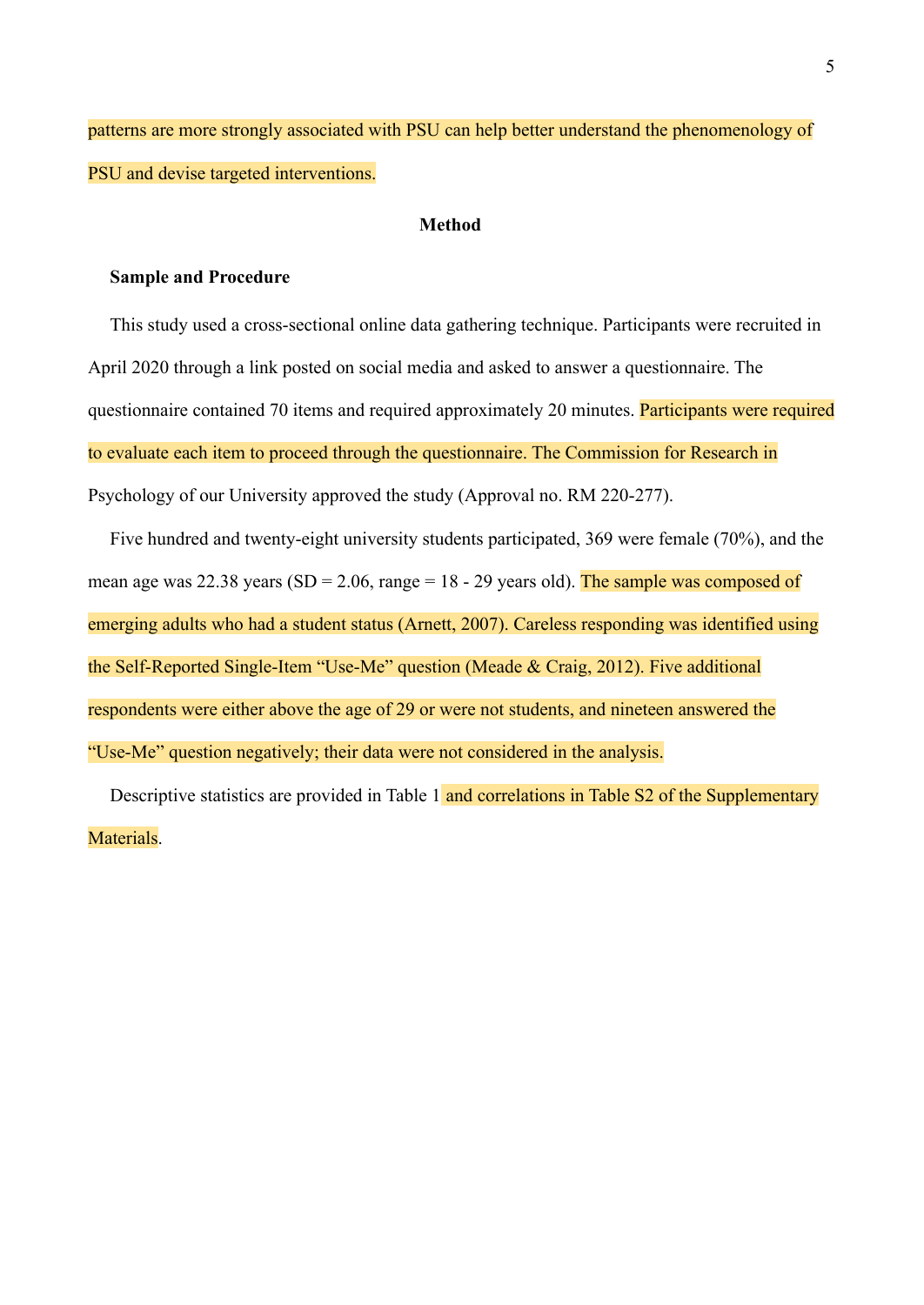## **Table 1.**

Sample descriptive statistics.

| <b>Variable</b>           |                                 | <b>Values</b> |
|---------------------------|---------------------------------|---------------|
| Gender                    | N Female $(\% )$                | 369 (70%)     |
|                           | N Male $(\% )$                  | 159 (30%)     |
| Age                       | Min                             | 18            |
|                           | Max                             | 29            |
|                           | Mean                            | 22.38         |
|                           | <b>SD</b>                       | 2.06          |
| Age first smartphone      | Min                             | 5             |
|                           | Max                             | 18            |
|                           | Mean                            | 11.64         |
|                           | <b>SD</b>                       | 1.75          |
| <b>Typical usage time</b> | N Less than 1 hour $(\% )$      | 81(16%)       |
|                           | N Between 1 and 2 hours $(\%$ ) | 164(31%)      |
|                           | N Between 2 and 3 hours $(\%$ ) | $160(30\%)$   |
|                           | N Between 3 and 4 hours $(\%$ ) | 79 (15%)      |
|                           | N Between 4 and 6 hours $(\%$ ) | 32(6%)        |
|                           | N Between 6 and 8 hours $(\%$ ) | 12(2%)        |
| Day before survey usage   | N Less than 1 hour $(\% )$      | $4(1\%)$      |
| time                      | N Between 1 and 2 hours $(\%$ ) | 39 (7%)       |
|                           | N Between 2 and 3 hours $(\%$ ) | 101(19%)      |
|                           | N Between 3 and 4 hours $(\%$   | 116(22%)      |
|                           | N Between 4 and 6 hours $(\%$ ) | 136(26%)      |
|                           | N Between 6 and 8 hours $(\%$ ) | 82 (15%)      |
|                           | N More than 8 hours $(\% )$     | 50 (10 %)     |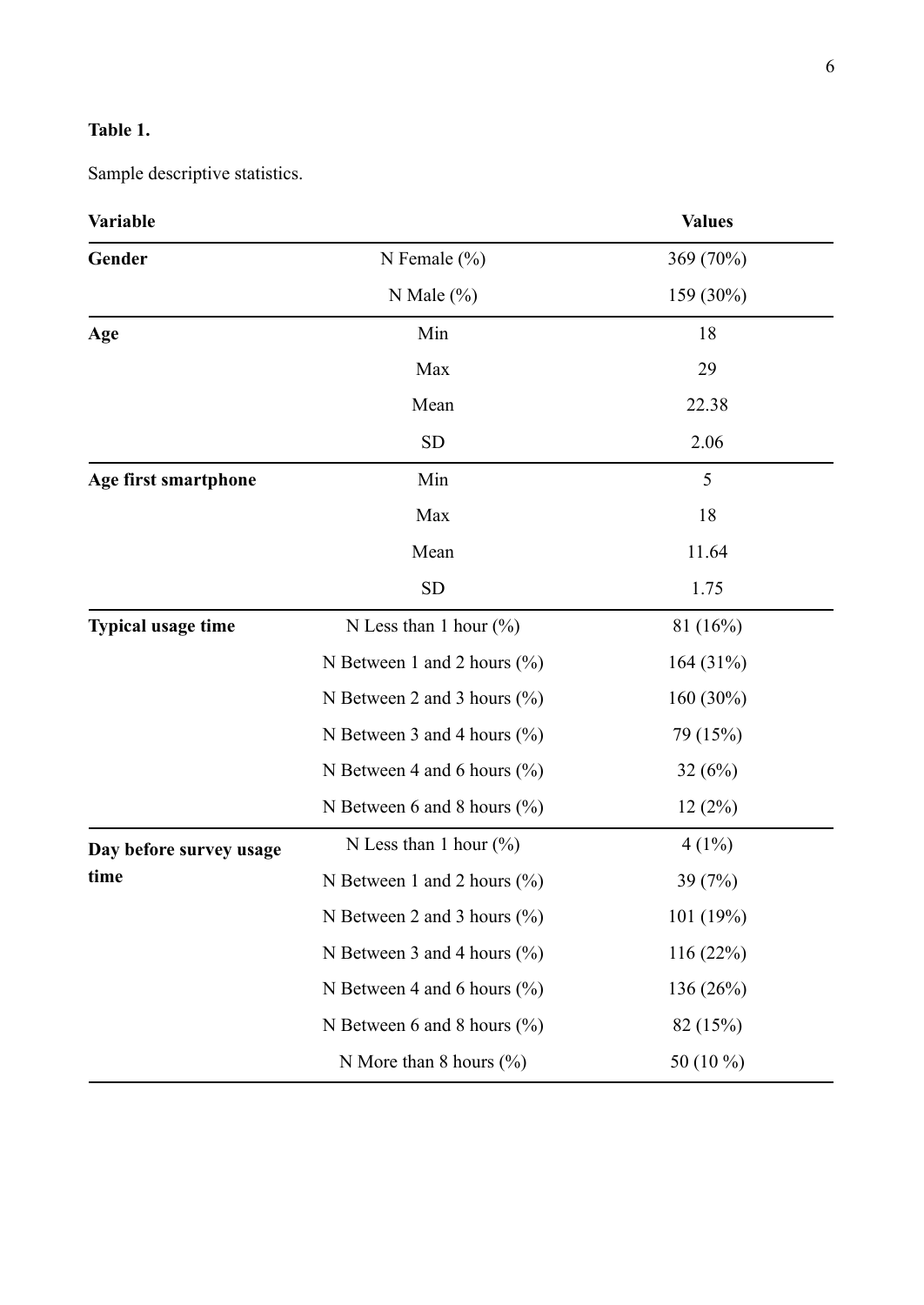#### **Measures**

In addition to basic demographic information on age and gender, the survey comprised items for assessing smartphone usage time patterns, PSU, and smartphone usage gratifications.

#### *Mobile Phone Use*

With three items, participants were asked at what age they received their first mobile phone, how many hours they used the mobile phone the day before taking the survey (response options: *less than 1 hour*, *between 1 and 2 hours*, *between 2 and 3 hours*, *between 3 and 4 hours*, *between 4 and 6 hours*, and *between 6 and 8 hours*), and how many hours they used the mobile phone in a typical day (response options: *less than 1 hour*, *between 1 and 2 hours*, *between 2 and 3 hours*, *between 3 and 4 hours*, *between 4 and 6 hours*, *between 6 and 8 hours*, and *more than 8 hours*).

*Test of Mobile Phone Dependence (TMD*; *Chóliz, 2012)*

The TMD is a 22-item questionnaire that evaluates PSU. The items were designed according to the substance use disorder criteria of DSM-IV-TR. Even though the measure is called Test of Mobile Phone Dependence, we refer to it as an index of PSU, hence avoiding talking about smartphone addiction as this term is controversial, as discussed in the introduction. Ten items (e.g., "When I am bored, I use my mobile phone") are answered on a Likert-type scale ranging from 1 (*never*) to 5 (*frequently*), the other 12 (e.g., "I need to use my mobile phone more and more often") on a Likert-type scale ranging from 1 (*completely disagree*) to 5 (*completely agree*). The scale items were validated on an Italian sample of adolescents and showed good psychometric properties (Vezzoli et al., 2021). In this study, a shorter version of the TMD was used, composed of 20 items out of 22. For two items (12 and 17), concerns about face validity emerged from a small pilot study on 12 participants. The used items have reached satisfying reliability in our sample ( $\alpha$  = 0.86).

#### *Uses and Gratification Scale (U&G; Vanden Abeele, 2016)*

The Uses and Gratification scale consists of 31 items grouped in 8 dimensions (i.e., pass-time, status, security, micro-coordination, school, love, relations, and avoidance). Items are answered through a 5-point Likert scale, from 1 (*not at all*) to 5 (*very much*), indicating how much the claims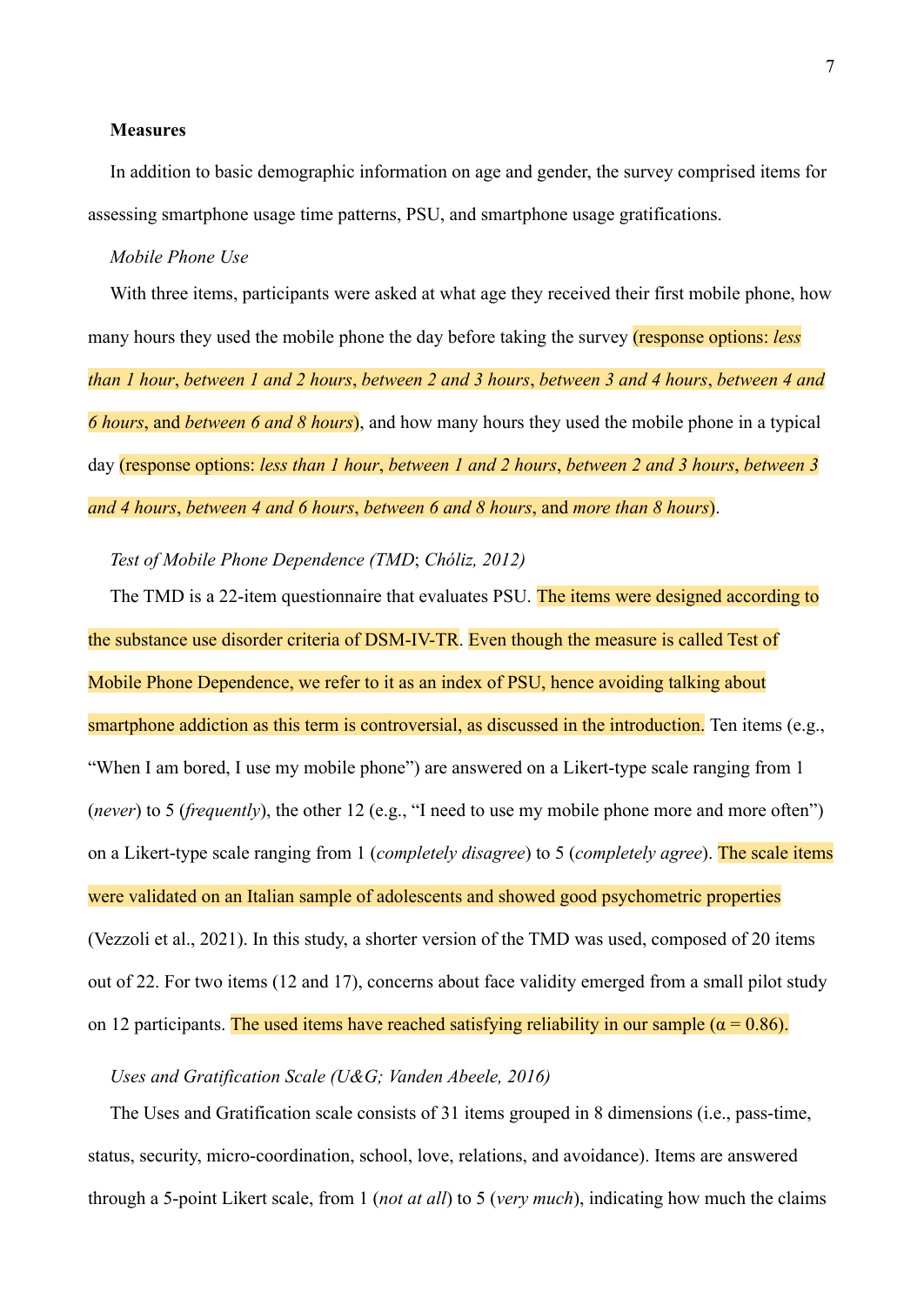made about smartphone uses are true for respondents. The Italian translation of the U&G items is available on OSF (https://osf.io/f3kgv/).

A Confirmatory Factor Analysis with the R package *lavaan* (Rosseel, 2012) indicated that the Italian translation of the U&G items validly measured their underlying constructs (i.e., how much individuals use their smartphone for a given usage type). Given the ordinal nature of the U&G items, the Diagonal Weighted Least Squares was used for parameter estimation (Mîndrilă, 2010). The Italian version of the U&G scale preserved the original factor structure of the original U&G scale and showed satisfactory goodness of fit,  $TLI = .98$ ;  $CFI = .98$ ;  $RMSEA = .064, 90\%$  CI  $[0.062, 0.068]$ ; SRMR = .071 (van de Schoot et al., 2012). All items factor loadings exceeded the cutoff value of 0.40 (Stevens, 2009) and were significant (Table S1), indicating that the items did relate to their latent factor. The items of each dimension demonstrated good internal consistency ( $\alpha$ ) ranges between .77 to .89; Table S1) save the Micro Coordination items, whose Cronbach's alpha was slightly lower the acceptance threshold ( $\alpha$  = .68).

#### **Statistical analysis**

To understand the relationship between smartphone U&G and the outcomes PSU and usage time, two regression analyses were performed: a multiple linear regression analysis for the PSU score (continuous variable) and an ordinal logistic regression for smartphone usage time (ordinal variable). In the ordinal logistic regression, the time spent with the smartphone the day before taking the survey was used as the dependent variable. Indeed, it has been reported that the accuracy of self-reports of frequent behaviors (e.g., smartphone use) tends to increase when shorter rather than longer time frames are used (Schwarz & Oyserman, 2001). Next, the K-means clustering technique was used for detecting homogeneous subgroups of smartphone users according to the answers to U&G. The elbow method was used to determine the optimal number of clusters (Schroeder et al., 2018). The level of significance was set to .05. The analyses were performed with R for MacIntosh version 4.0.0 (R Development Core Team, 2021). Besides the built-in *stats*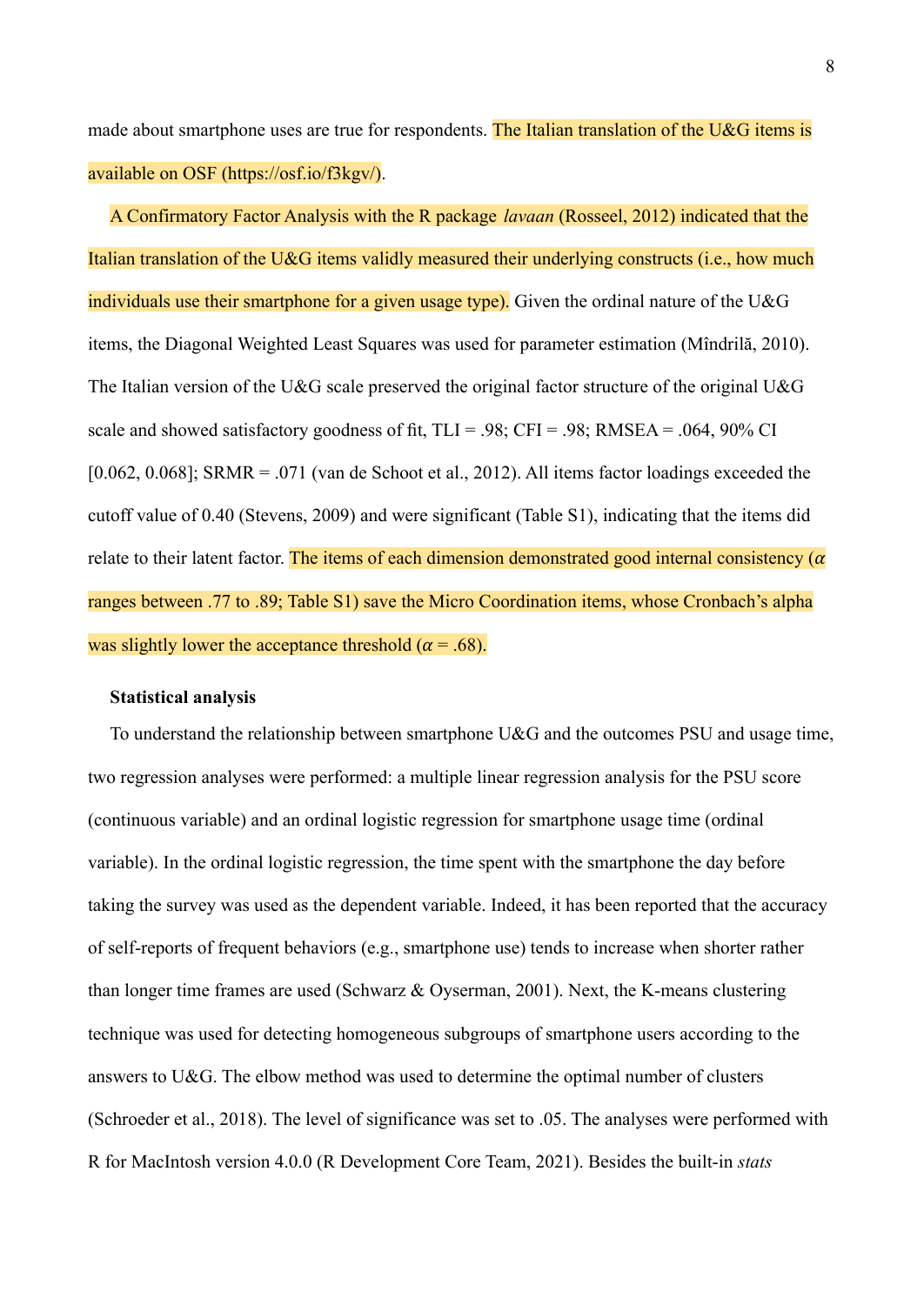package, *MASS* was used for the ordinal logistic regression (Venables & Ripley, 2002) and *NbClust* (Charrad et al., 2014) for clustering.

#### **Results**

#### **Relationship between Uses and Gratification, Duration Pattern, and PSU**

A sensitivity power analysis was performed to determine the minimum effect size detectable for each predictor. With a sample size of 528 individuals, a power of .80, eight predictors, and *α* = 0.05, the present sample size was adequate to detect a minimum effect of  $f^2 = 0.015$ , which is considered a small effect (Cohen, 1988). The analysis was performed with *G\*Power 3.1* (Faul et al., 2009). As of the ordinal logistic regression model, we did not find a suitable tool for performing a sensitivity power analysis for the ordinal criterion reported time of use. However, this variable underlies a continuous construct (time of usage) that is measured on an ordinal scale. Taylor, West, and Aiken (2006) showed that in such circumstances the use of ordinal regression causes only a small loss of power, especially when there are five or more categories and they are evenly distributed, as in the present work. Therefore, we might expect that the minimum effect size identifiable with linear regression would be comparable to the effect size identifiable with ordinal logistic regression.

Table 2 presents the regression analysis results, where smartphone usage time and TMD scores are regressed on the U&G scale sub-dimensions. The multiple linear regression reveals that using the smartphone as mean for gaining status ( $\beta = 0.334$ ,  $p < .001$ ), passing time ( $\beta = 0.346$ ,  $p < .001$ ), security ( $\beta$  = 0.093,  $p$  = .041), and avoiding face-to-face contacts ( $\beta$  = 0.092,  $p$  = .014) are all positively associated with PSU score. The ordinal logistic regression shows that using the smartphone for maintaining relations ( $OR = 1.321$ ,  $p = .049$ ), gaining status ( $OR = 1.621$ ,  $p < .001$ ), passing time ( $OR = 1.818$ ,  $p = .001$ ) was related with higher self-reported smartphone usage time; using smartphone for school ( $OR = 0.755$ ,  $p = .004$ ) was related with lower self-reported smartphone usage time. Therefore, some gratifications predict both **PSU** scores and self-reported usage time (i.e., status and pass the time), while others exclusively predict **PSU** scores (i.e., security and avoidance), and others still predict only self-reported usage time (i.e., relations and school). To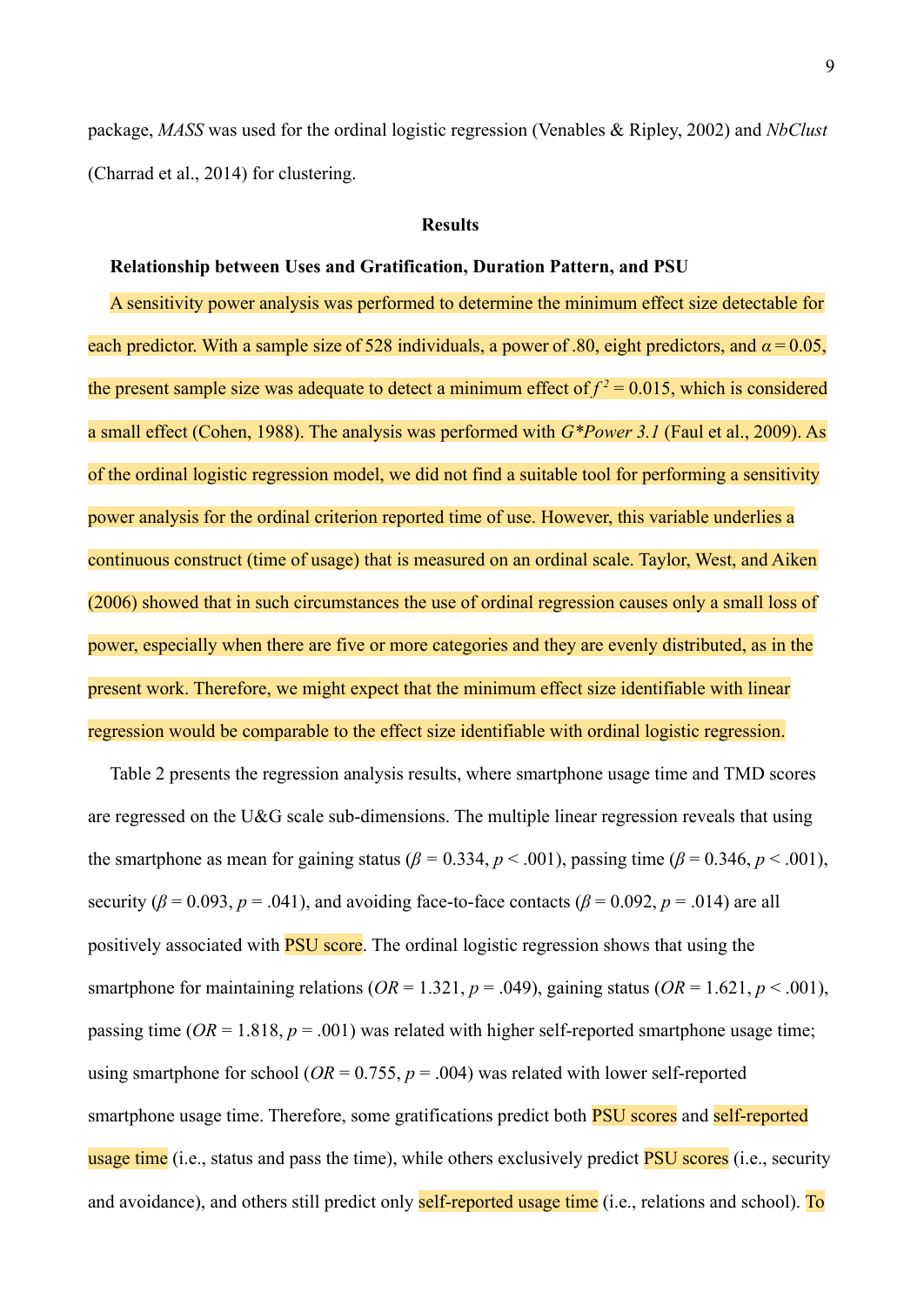check for the robustness of the estimated coefficients, we performed the same regression analyses using bootstrap resampling. Table S3 shows that the results are similar and, thus, robust.

### **Table 2.**

Results of regression analyses for predicting **PSU** scores and self-reported usage time from uses and gratification.

|                                                 | <b>Problematic Smartphone Use Scores</b> |                |                       |                  | <b>Self-Reported Usage Time</b> |                |                       |                  |
|-------------------------------------------------|------------------------------------------|----------------|-----------------------|------------------|---------------------------------|----------------|-----------------------|------------------|
|                                                 |                                          | 95% CI         |                       |                  | 95% CI                          |                |                       |                  |
|                                                 | <b>Beta</b><br>(SE)                      | Lower<br>Limit | <b>Upper</b><br>Limit | $\boldsymbol{p}$ | <b>OR</b><br>(SE)               | Lower<br>Limit | <b>Upper</b><br>Limit | $\boldsymbol{p}$ |
| <b>Relations</b>                                | 0.085<br>(0.044)                         | $-0.001$       | 0.171                 | .053             | 1.321<br>(0.141)                | 1.002          | 1.742                 | .048             |
| <b>School</b>                                   | 0.043<br>(0.039)                         | $-0.033$       | 0.118                 | .270             | 0.755<br>(0.098)                | 0.623          | 0.914                 | .004             |
| <b>Status</b>                                   | 0.334<br>(0.036)                         | 0.263          | 0.405                 | < 0.001          | 1.621<br>(0.147)                | 1.215          | 2.163                 | .001             |
| <b>Passtime</b>                                 | 0.346<br>(0.037)                         | 0.274          | 0.419                 | < 0.001          | 1.818<br>(0.099)                | 1.498          | 2.207                 | < 0.001          |
| <b>Security</b>                                 | 0.093<br>(0.045)                         | 0.004          | 0.181                 | .041             | 1.195<br>(0.119)                | 0.945          | 1.511                 | .137             |
| Avoidance                                       | 0.092<br>(0.037)                         | 0.019          | 0.165                 | .014             | 0.934<br>(0.096)                | 0.774          | 1.127                 | .476             |
| Love                                            | 0.056<br>(0.036)                         | $-0.016$       | 0.127                 | .127             | 1.128<br>(0.071)                | 0.982          | 1.296                 | .090             |
| <b>Micro</b><br>Coordination                    | 0.004<br>(0.048)                         | $-0.090$       | 0.098                 | .933             | 0.804<br>(0.163)                | 0.584          | 1.107                 | .181             |
| Adjusted $R^2/$<br>Nagelkerke<br>$\mathbf{R}^2$ | .386*                                    |                |                       |                  | $.144*$                         |                |                       |                  |

*Note.*  $* p < .05$ .

#### **Users' Profiles of Smartphone Usage**

K-means clustering of participants' responses on the U&G measure revealed five clusters across the 528 participants. Figure 1 shows how these clusters differ on the smartphone uses and gratification dimensions.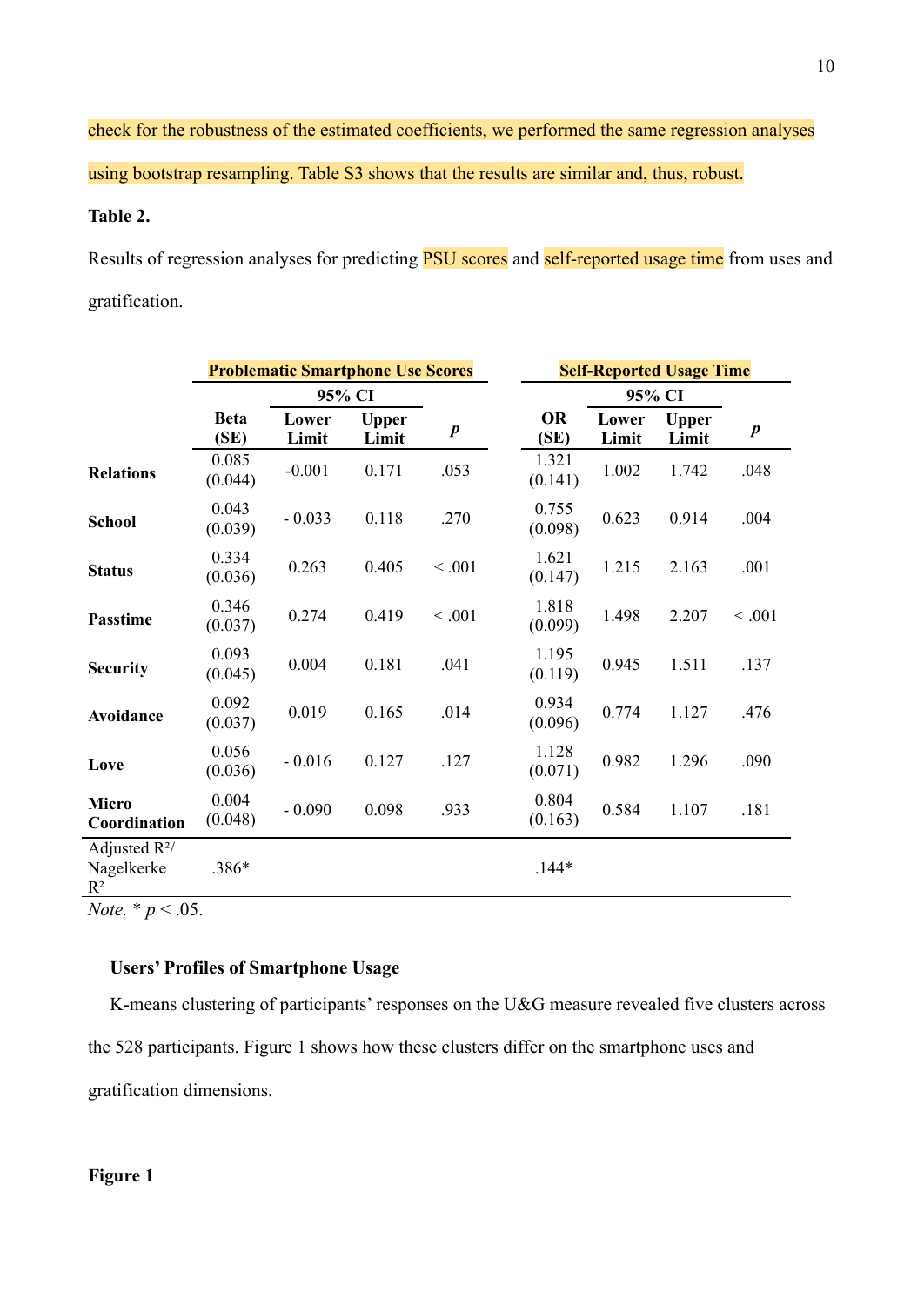

#### Clusters description according to the Uses and Gratifications dimensions.

Table S4 reports U&G dimensions means and the standard deviations for each cluster. In addition, we reported the results of the one-way ANOVAs, which tested mean differences between clusters on each U&G dimension. The clusters differ significantly on all dimensions (all *p* values < .001) with effect sizes that range from large ( $\eta^2$  = .17 for love) to very large ( $\eta^2$  = .51 for status and security). The "Status" cluster comprises individuals who report using their smartphones predominantly to seek status and avoid face-to-face interactions. The "Pragmatics" cluster includes those who report using it mainly to discuss school projects, make arrangements with others, and be reachable if dangerous events happen. The "Social Butterflies" cluster comprises individuals who score high on the relational facets of smartphone gratifications (e.g., relation, security, school, micro coordination). The "Strategic" cluster comprises individuals who report using their smartphones mostly to pass their time and avoid face-to-face interactions. The "Non-Strategic" cluster comprises those who score low on each dimension of the UGS.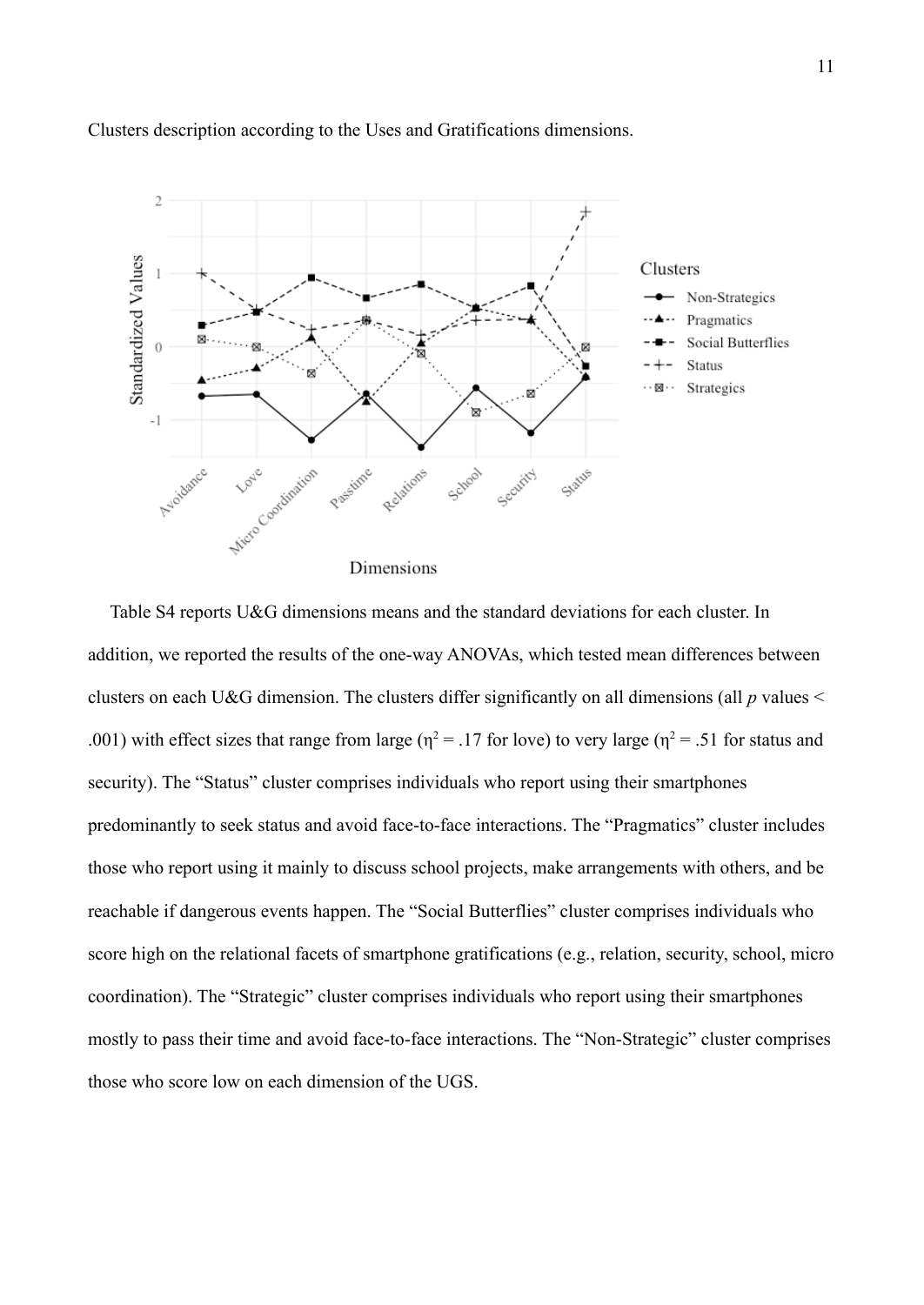#### **Table 3.**

|                      |                          | <b>Status</b>                    | <b>Pragmatics</b>                | <b>Social</b><br><b>Butterflies</b>       | <b>Strategics</b>                             | <b>Non</b><br><b>Strategics</b>  |                  |
|----------------------|--------------------------|----------------------------------|----------------------------------|-------------------------------------------|-----------------------------------------------|----------------------------------|------------------|
|                      |                          | $N = 66$                         | $N = 133$                        | $N = 123$                                 | $N = 127$                                     | $N = 79$                         | <b>Total</b>     |
| Gender               | Female $(\% )$           | 52 $(14.1\%)$                    | $100(27.1\%)$                    | $100(27.1\%)$                             | $76(20.6\%)$                                  | 41 $(11.1\%)$                    | 369<br>$(100\%)$ |
|                      | Male $(\% )$             | $14(8.8\%)$                      | $33(20.8\%)$                     | $23(14.5\%)$                              | 51 $(32.1\%)$                                 | 38 (23.9%)                       | 159<br>$(100\%)$ |
|                      |                          |                                  |                                  |                                           |                                               |                                  |                  |
| Mean age (SD)        |                          | 22.67(2.14)                      | 22.00(1.82)                      | 23.00(1.97)                               | 22.31(2.08)                                   | 22.00(2.44)                      |                  |
| (SD)                 | Mean age first mobile    | 11.68(1.72)                      |                                  | $11.57(1.62)$ $11.51(1.98)$ $11.61(1.61)$ |                                               | 11.99(1.84)                      |                  |
|                      | <b>Median Time Usage</b> | 4<br>(between 3)<br>and 4 hours) | 3<br>(between 2)<br>and 3 hours) | 4<br>(between 3)<br>and 4 hours)          | $\overline{4}$<br>(between 3)<br>and 4 hours) | 3<br>(between 2)<br>and 3 hours) |                  |
| <b>Mean PSU (SD)</b> |                          | 3.28(0.48)                       | 2.58(0.54)                       | 3.03(0.51)                                | 2.79(0.49)                                    | 2.40(0.49)                       |                  |

Clusters description by demographic characteristics, self-reported usage time, and **PSU** score.

*Note.* Percentages of female and male respondents were computed by row, so that each percentage represents the likelihood of belonging to that cluster given that an individual is male or female.

Table 3 reports the clusters characteristics pertaining age, gender, age of first smartphone possession, usage time and PSU. We found significant differences between clusters on gender,  $\chi^2(4)$  $= 30.11, p < .001$ ;  $\Phi = 0.239$ , usage time,  $H(4) = 25.98, p < .001$ ;  $\eta^2 = 0.042$ , and PSU,  $F(4, 523) =$ 39.59,  $p < .001$ ;  $\eta^2 = 0.232$ . We observed no differences between clusters for participants' age,  $F(4)$ , 523) = 0.64,  $p = .64$ ;  $\eta^2 = 0.005$ , and age of first smartphone,  $F(4, 523) = 1.36$ ,  $p = .25$ ;  $\eta^2 = 0.008$ , possibly because the narrow range of values in both the variables.

#### **Discussion**

This study aimed to understand whether and how the gratifications related to smartphone usage (Vanden Abeele, 2016) are associated with individuals' smartphone time-of-use and PSU scores. The results of two regression analyses indicated that using the smartphone for signaling status and passing time predicted both PSU scores and self-reported usage time. However, some gratifications exclusively predicted PSU scores but not usage time (i.e., security and avoidance), while others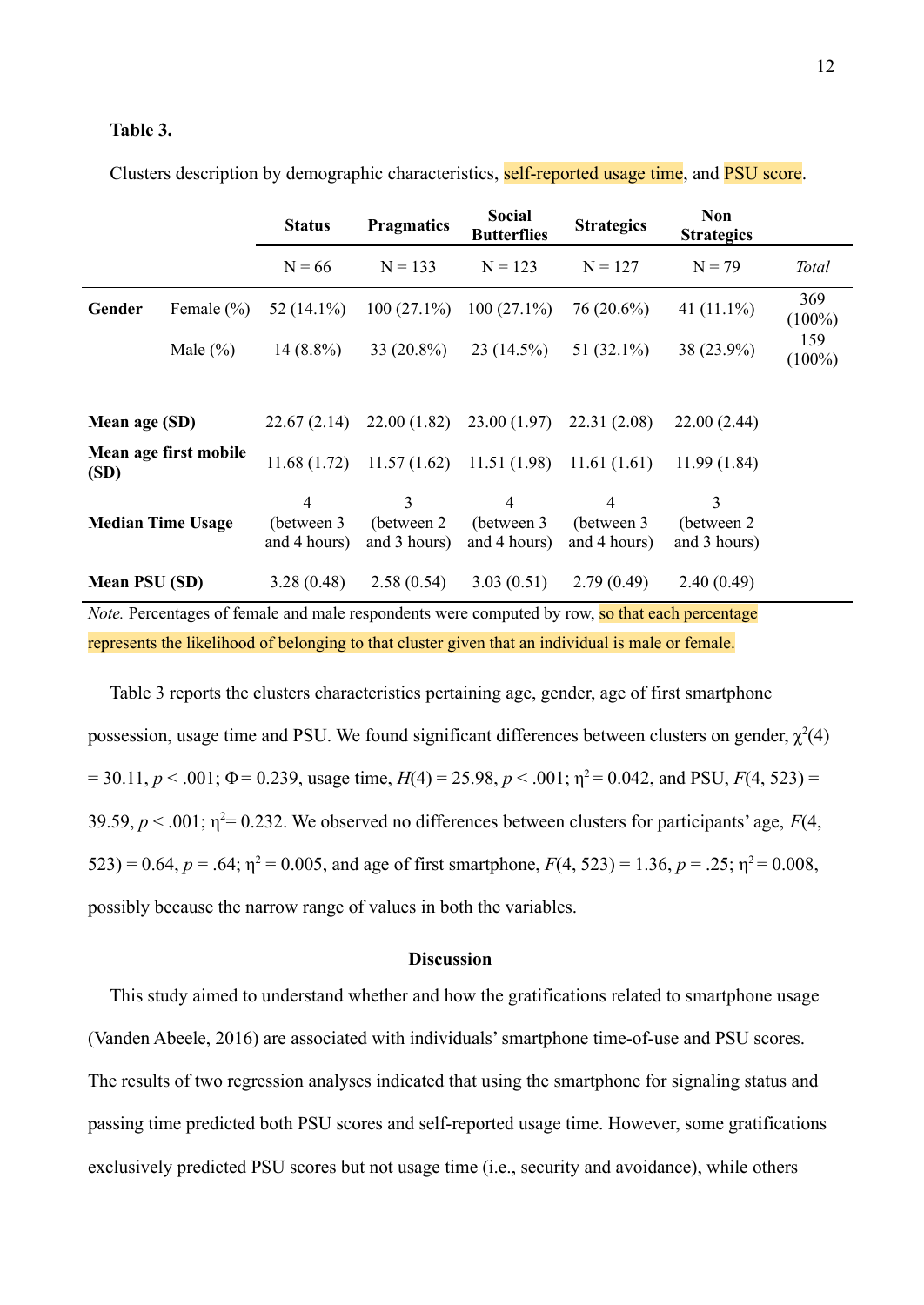were associated with usage time but not PSU scores (i.e., relations and school). These results suggest that PSU scores and time of use are differentially related to individuals' smartphone gratifications, thus supporting the notion that the time individuals spend using smartphones may not always be a good indicator of PSU (Panova & Carbonell, 2018). Relatedly, the results further emphasize that, in order to understand the emergence of PSU, it is important to consider what people are doing with their smartphones and why they use it. This study considered a set of ways and reasons why people use smartphones, represented by the eight dimensions derived from the U&G theory. Previous research has shown that process usage (e.g., news consumption, entertainment, relaxation) is more associated with PSU than social usage (e.g., social networking, messaging) (Elhai, Levine, et al., 2017; Van Deursen et al., 2015). Other researchers found that PSU levels differ between hedonic, social, and utilitarian gratifications (Gan & Li, 2018). Future research may expand this research area by focusing on other relevant motivations and gratifications for using the smartphone, such as stress relief, spontaneity (Lee et al., 2014), instrumental use, and self-expression (Meng et al., 2020).

Previous research showed, for example, how transdiagnostic psychopathologies can predict the development of PSU (e.g. Rozgonjuk et al., 2019). Our results suggest that other psychological issues (e.g., social anxiety and feeling in danger) could be contributing factors to the development of PSU. Future research should explore the effect of these other psychological issues, and whether addressing the underlying conditions might provide a useful pathway to intervention. It is important to notice, however, that evidence shows that smartphones are at times perceived by the users as "social companions" in and for themselves (Carolus et al., 2019). Future research could explore the relationship between perception of the smartphone as a social companion and PSU.

As gratifications play an important role in defining the relationship between individuals and their smartphones, the second aim of the study was to identify profiles of smartphone usage and understand how these profiles differ. These profiles might help identify specific usage patterns associated with problematic use. This will allow the development of ad-hoc mitigation strategies.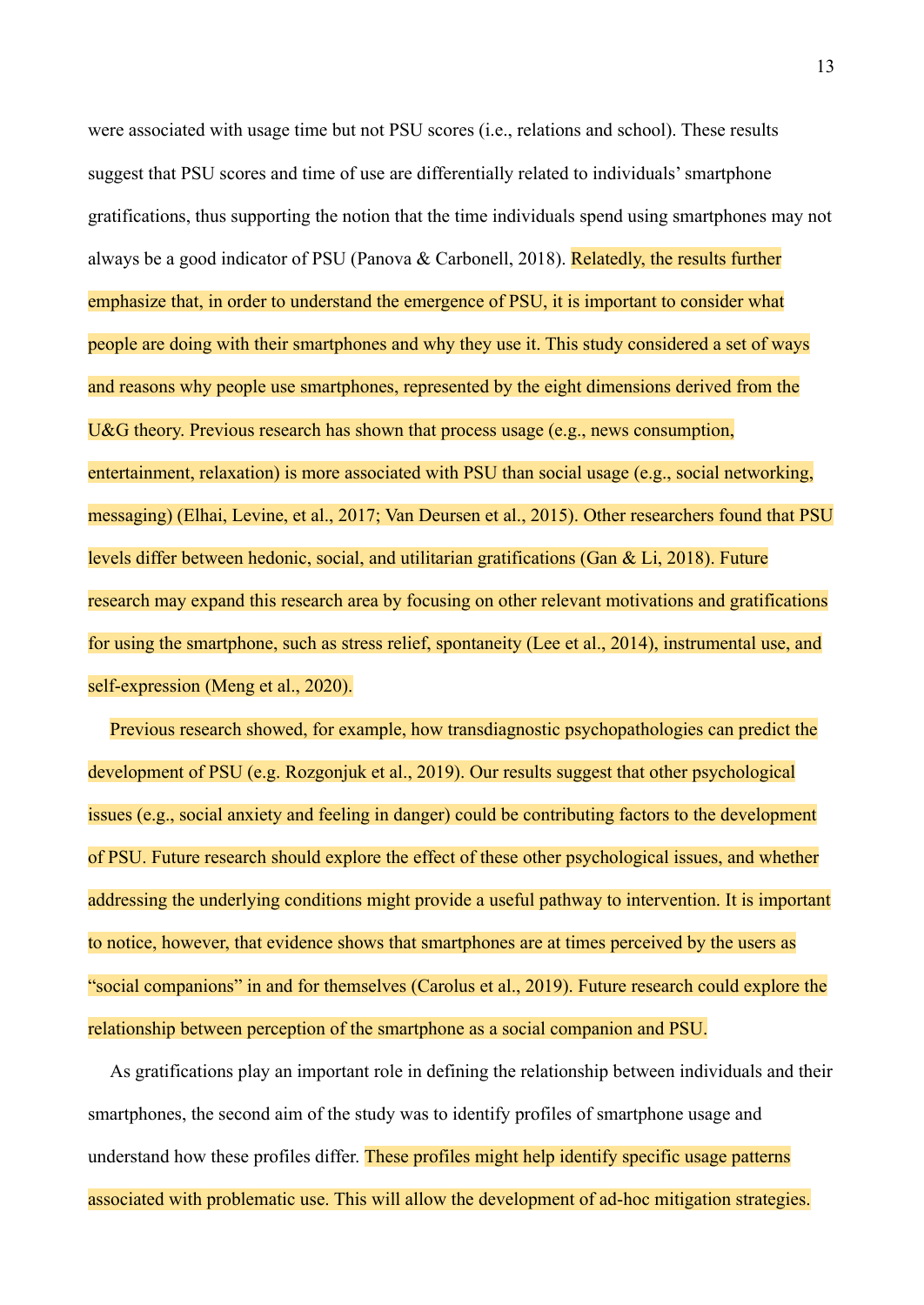We identified five clusters that differed significantly according to gender, time-of-use, and PSU scores: The Status cluster showed the greatest mean levels of PSU, indicating that those who use their smartphones mostly for signaling status or avoiding face-to-face interactions had a greater probability of showing PSU. Instead, the Non-Strategic cluster showed the lowest mean level of PSU. Smartphone usage time significantly differed across clusters but to a lesser extent than PSU scores. Specifically, individuals in the Pragmatics and Non-Strategic clusters used their smartphones for less time than the other clusters. These results, taken together, tell us that the gratifications individuals gain by using their smartphones are associated differently to the time they pass with such technology and their level of problematic use. Thus, while the identified groups show little difference in the amount of time spent using the smartphone, the motivations for using it are more likely to differentiate the clusters on the level of problematic use.

Finally, women respondents were more numerous in Pragmatics and Social Butterflies clusters. The majority of men fell within the Strategic cluster, followed by Non-Strategics and Pragmatics clusters. This suggests that smartphone use can be linked to socialization patterns (Vanden Abeele et al., 2014; Wilska, 2003). The participants' age and age of first smartphone possession did not differ across clusters.

Overall, gender and time of usage differences between usage profiles suggest that people with different characteristics may have different needs to fulfill and, thus, use the smartphone more or less frequently. For example, heavy users use the smartphone more for gaining status and avoid in-person interactions than soft users do. However, it is worth mentioning that such differences between usage profiles may also signal specific pathways that may lead to the development of PSU. Following the "Supermarket" analogy introduced earlier in this paper, it is not enough to know that the young adult visits the corner store late at night; it is important to see if they buy liquor or groceries. This will help us better understand whether we are in front of a problem. For example, if we found that soft users use the smartphone more in a pragmatic way, i.e., because they need to micro-coordinate and for security reasons, this would kind of reassure us that their increased use of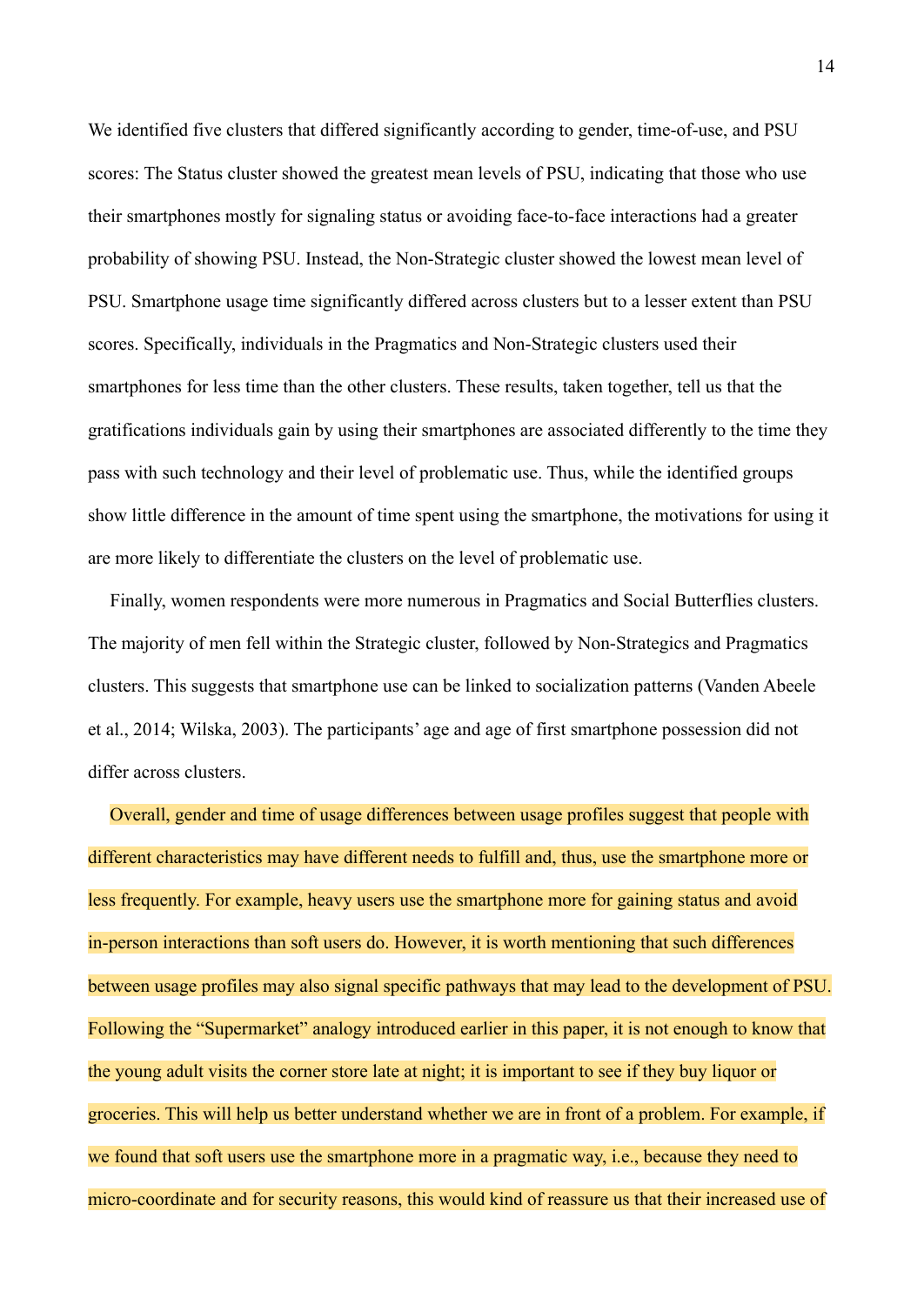# the smartphone is not problematic. However, if they use it more for status, this might be a pointer that we are in front of a problem that needs to be solved.

It should be noted that the data for this research were collected during the Covid-19 epidemic imposed lockdown. The U&G scale asks participants to describe their smartphone usage in general. We cannot assume that participants accurately evaluated their smartphone usage parceling out the use associated with the current lockdown situation. Some of the differences between clusters may have been exacerbated or reduced by the contingent situation of imposed social distancing. In the future, it will be interesting to investigate if the specific pattern of results will remain stable also in the absence of social distancing.

A further limitation of this study was using a self-report measure for assessing individuals' smartphone usage time. Vanden Abeele and colleagues (2013) found that individuals, particularly heavy users, tend to underestimate the time they spend with their smartphones. According to Schwarz and Oyserman (2001), when people have to report frequently occurring behaviors (e.g., smartphone use), the likelihood of getting a biased self-report is higher, possibly because of poor representation of these types of behavior in memory. Thus, estimates of the frequency with which these behaviors occur are hard to make (Tourangeau et al., 2000). Future research could address this aspect by measuring the actual usage time using behavioral data retrieved from participants' smartphones.

However, we believe that, despite the specific lockdown conditions in which the data were collected and the use of the self-reported smartphone usage time, this research delivers two important messages. On the one hand, the results show that individuals' gratifications from using their smartphones differently predict the time spent using them and PSU scores. This suggests that at least theoretically it would be incorrect to consider smartphone problematic use as an addiction. On the other hand, our data show that usage profiles based on individuals' gratifications for using smartphones differ more on the level of problematic use than the amount of time spent using the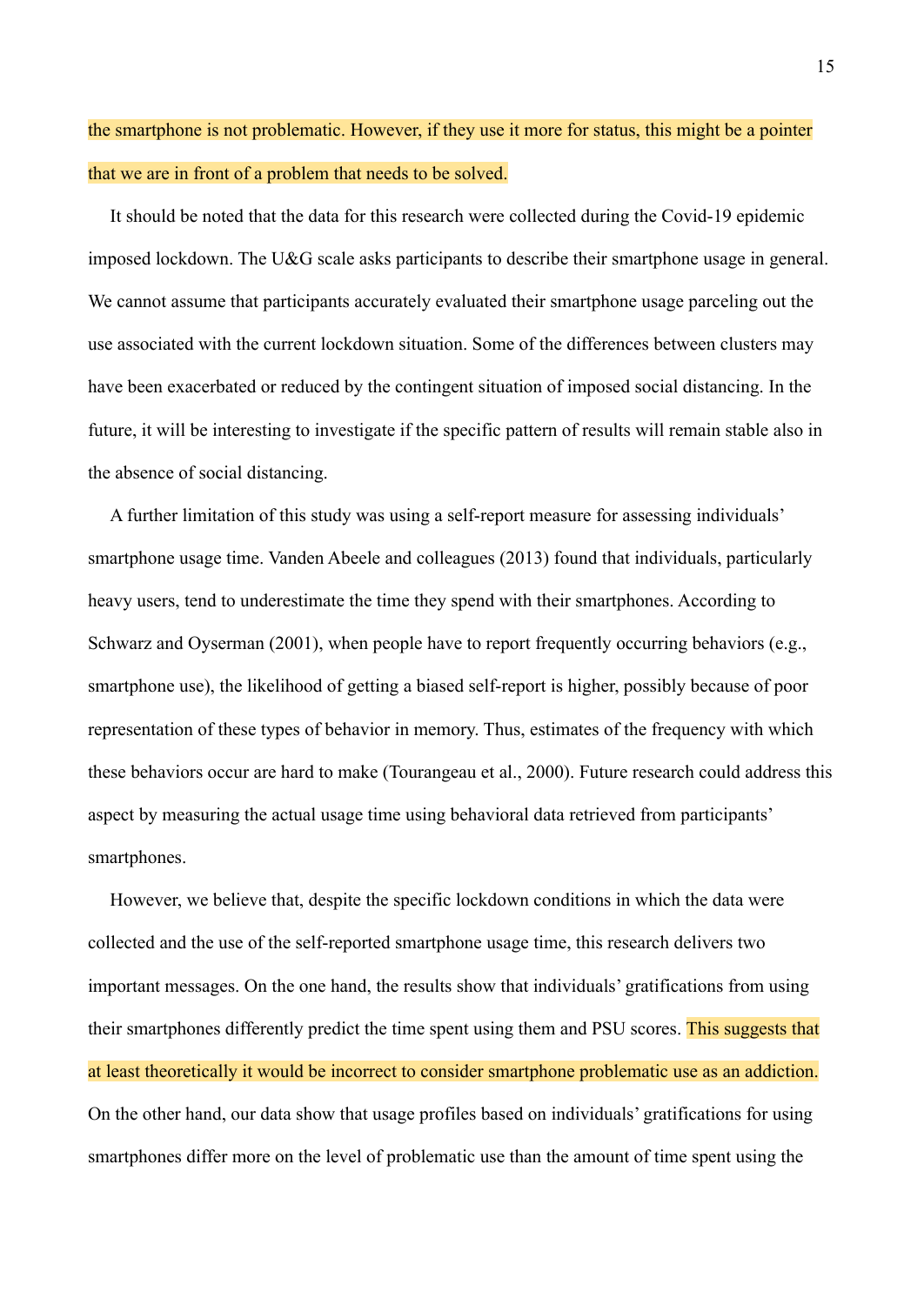smartphone. Therefore, our study suggests it would be useful to design interventions aimed at reducing specific uses that are shown to be associated with problematic consequences.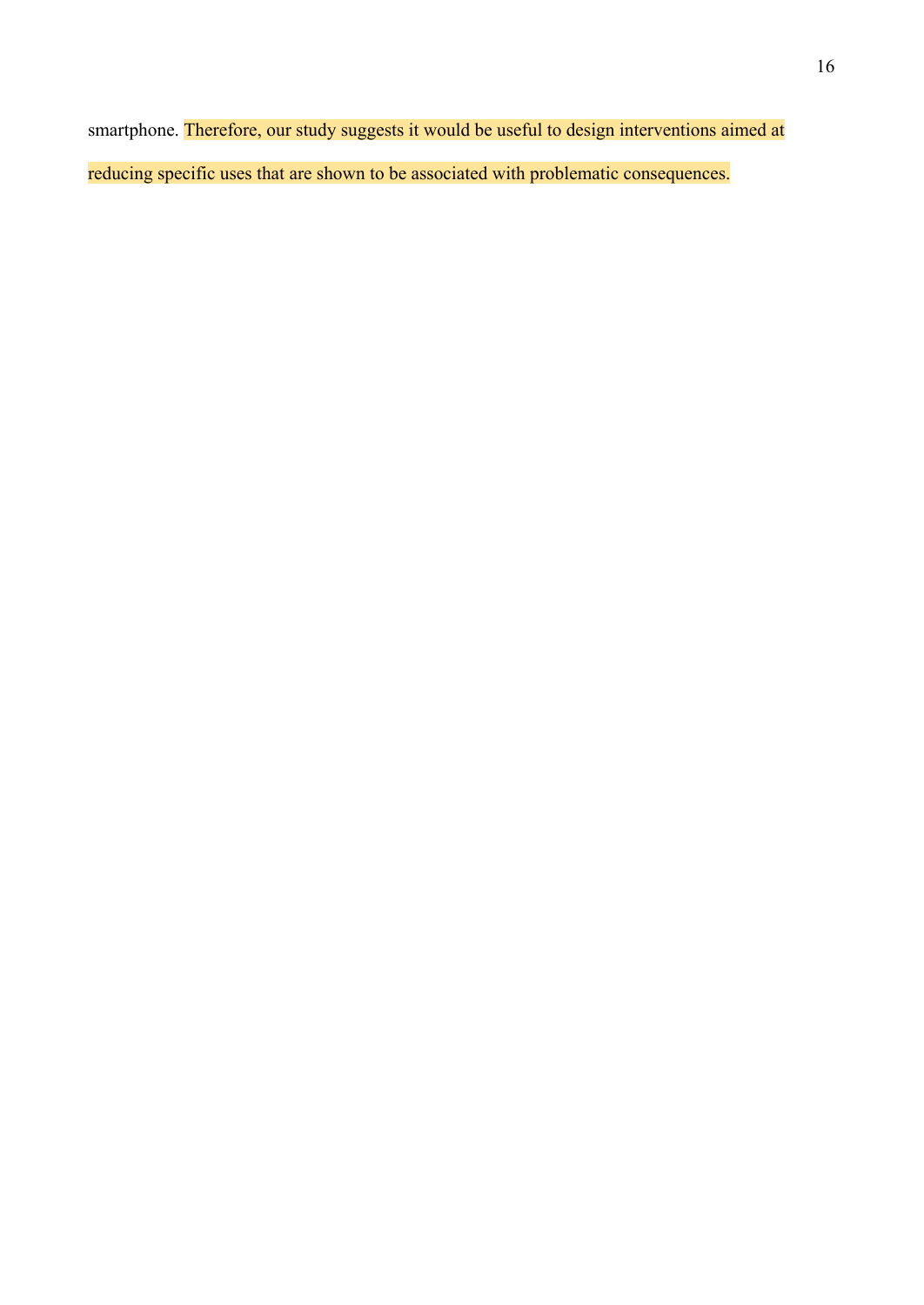#### **References**

- Arnett, J. J. (2007). Emerging Adulthood: What Is It, and What Is It Good For? *Child Development Perspectives*, *1*(2), 68–73. https://doi.org/10.1111/j.1750-8606.2007.00016.x
- Baxter, L., Egbert, N., & Ho, E. (2008). Everyday health communication experiences of college students. *Journal of American College Health*, *56*(4), 427–436. https://doi.org/10.3200/JACH.56.44.427-436
- Billieux, J. (2012). Problematic Use of the Mobile Phone: A Literature Review and a Pathways Model. *Current Psychiatry Reviews*, *8*(4), 299–307. https://doi.org/10.2174/157340012803520522
- Carolus, A., Binder, J. F., Muench, R., Schmidt, C., Schneider, F., & Buglass, S. L. (2019). Smartphones as digital companions: Characterizing the relationship between users and their phones: *New Media & Society*, *21*(4), 914–938. https://doi.org/10.1177/1461444818817074
- Charrad, M., Ghazzali, N., Boiteau, V., & Niknafs, A. (2014). NbClust: An R Package for Determining the Relevant Number of Clusters in a Data Set. *Journal of Statistical Software*, *61*(6), 1–36. http://www.jstatsoft.org/v61/i06/
- Chen, J., Liang, Y., Mai, C., Zhong, X., & Qu, C. (2016). General Deficit in Inhibitory Control of Excessive Smartphone Users: Evidence from an Event-Related Potential Study. *Frontiers in Psychology*, *7*, 511. https://doi.org/10.3389/fpsyg.2016.00511
- Chóliz, M. (2012). Mobile-phone addiction in adolescence: the test of mobile phone dependence (TMD). *Progess in Health Sciences*, *2*(1), 33–45.
- Cohen, J. (1988). Statistical Power Analysis for the Behavioural Science (2nd ed.). Lawrence Erlbaum Associates.
- De-Sola Gutiérrez, J., de Fonseca, F. R., & Rubio, G. (2016). Cell-phone addiction: A review. In *Frontiers in Psychiatry* (Vol. 7, Issue OCT, p. 175). Frontiers Media S.A. https://doi.org/10.3389/fpsyt.2016.00175

Elhai, J. D., Dvorak, R. D., Levine, J. C., & Hall, B. J. (2017). Problematic smartphone use: A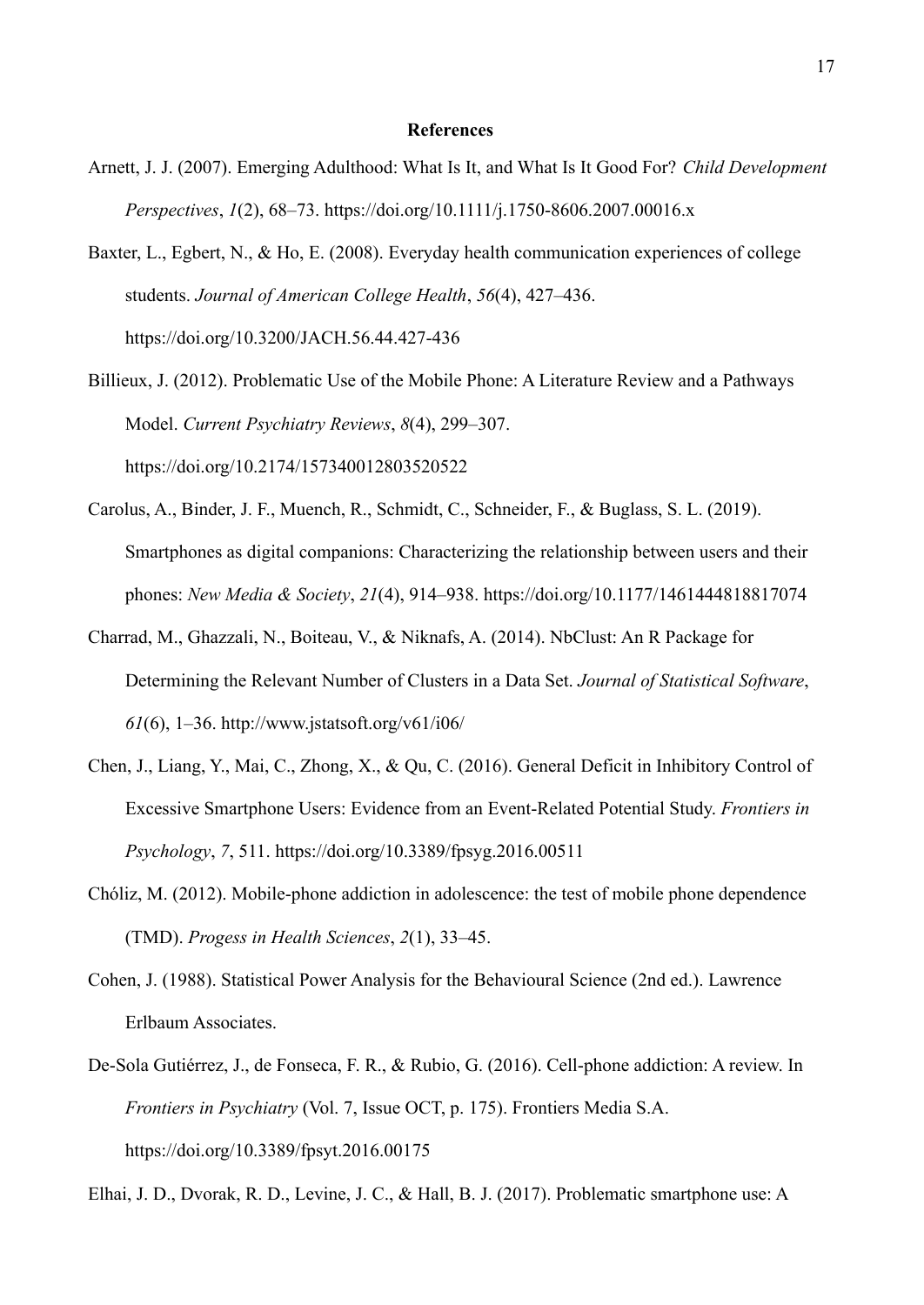conceptual overview and systematic review of relations with anxiety and depression psychopathology. In *Journal of Affective Disorders* (Vol. 207, pp. 251–259). https://doi.org/10.1016/j.jad.2016.08.030

- Elhai, J. D., Levine, J. C., Dvorak, R. D., & Hall, B. J. (2017). Non-social features of smartphone use are most related to depression, anxiety and problematic smartphone use. *Computers in Human Behavior*, *69*, 75–82. https://doi.org/10.1016/J.CHB.2016.12.023
- Faul, F., Erdfelder, E., Buchner, A., & Lang, A.-G. (2009). Statistical Power Analyses Using G\*Power 3.1: Tests for Correlation and Regression Analyses. *Behavioral Research Methods*, *41*, 1149–1160. https://doi.org/10.3758/BF03193146
- Gan, C., & Li, H. (2018). Understanding the effects of gratifications on the continuance intention to use WeChat in China: A perspective on uses and gratifications. *Computers in Human Behavior*, *78*, 306–315. https://doi.org/10.1016/J.CHB.2017.10.003
- Hadar, A., Hadas, I., Lazarovits, A., Alyagon, U., Eliraz, D., & Zangen, A. (2017). Answering the missed call: Initial exploration of cognitive and electrophysiological changes associated with smartphone use and abuse. *PLOS ONE*, *12*(7), 1–16. https://doi.org/10.1371/journal.pone.0180094
- Hong, F. Y., Chiu, S. I., & Huang, D. H. (2012). A model of the relationship between psychological characteristics, mobile phone addiction and use of mobile phones by Taiwanese university female students. *Computers in Human Behavior*, *28*(6), 2152–2159. https://doi.org/10.1016/j.chb.2012.06.020
- Kardefelt-Winther, D., Heeren, A., Schimmenti, A., van Rooij, A., Maurage, P., Carras, M., Edman, J., Blaszczynski, A., Khazaal, Y., & Billieux, J. (2017). How can we conceptualize behavioural addiction without pathologizing common behaviours? *Addiction*, *112*(10), 1709–1715. https://doi.org/10.1111/add.13763
- Katz, E., & Blumler, J. G. (1974). *The uses of mass communication: Current perspectives on gratifications research*. SAGE Publications.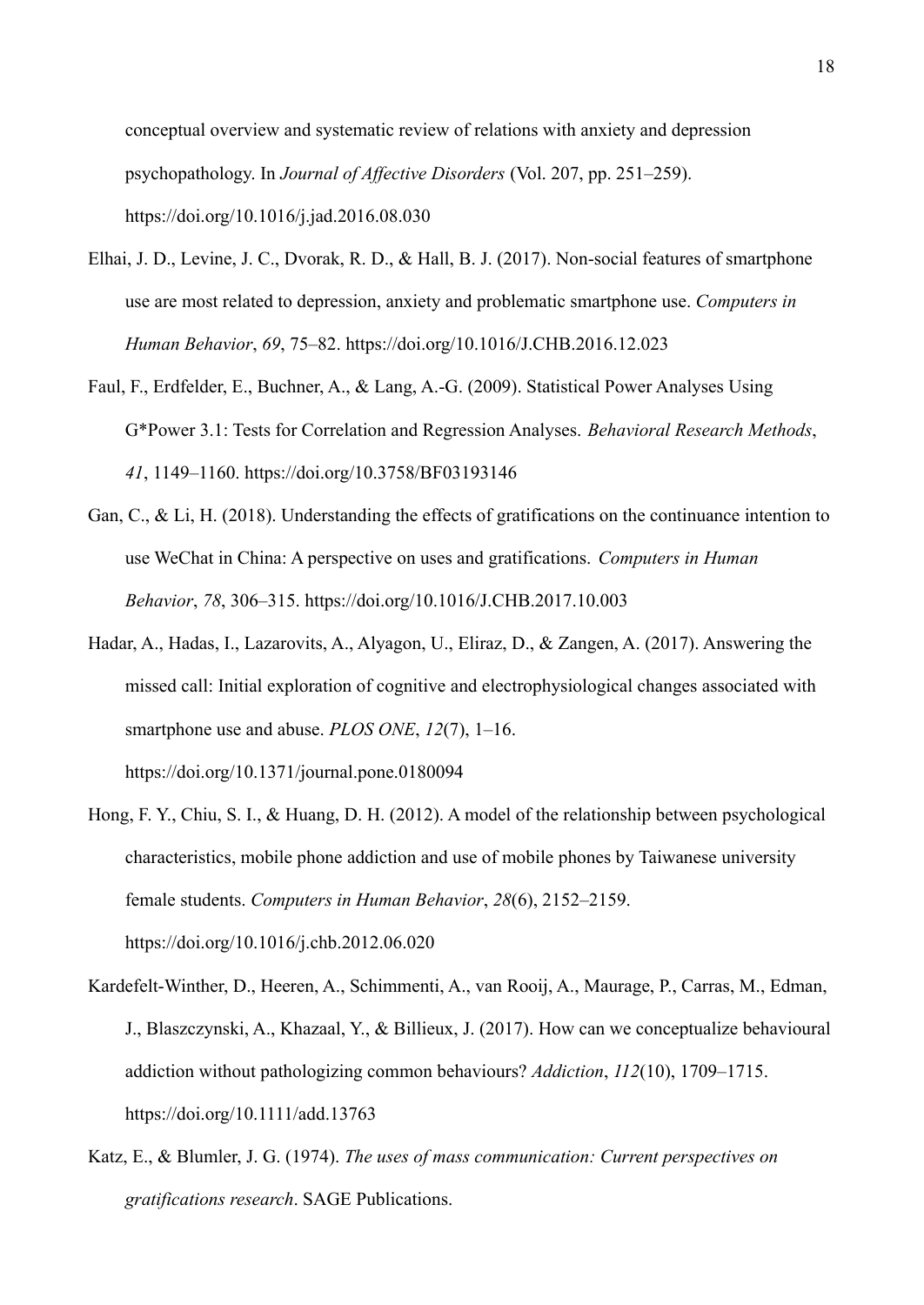- King, D. L., Herd, M. C. E., & Delfabbro, P. H. (2018). Motivational components of tolerance in Internet gaming disorder. *Computers in Human Behavior*, *78*, 133–141. https://doi.org/10.1016/j.chb.2017.09.023
- Kumcagiz, H., & Gunduz, Y. (2016). Relationship between Psychological Well-Being and Smartphone Addiction of University Students. *International Journal of Higher Education*, *5*(4), 144. https://doi.org/10.5430/ijhe.v5n4p144
- Lee, U., Lee, J., Ko, M., Lee, C., Kim, Y., Yang, S., Yatani, K., Gweon, G., Chung, K.-M., & Song, J. (2014). Hooked on Smartphones: An Exploratory Study on Smartphone Overuse among College Students. *Proceedings of the SIGCHI Conference on Human Factors in Computing Systems,*. https://doi.org/10.1145/2556288.2557366
- Meade, A. W., & Craig, S. B. (2012). Identifying careless responses in survey data. *Psychological Methods*, *17*(3), 437–455. https://doi.org/10.1037/a0028085
- Meng, H., Cao, H., Hao, R., Zhou, N., Liang, Y., Wu, L., Jiang, L., Ma, R., Li, B., Deng, L., Lin, Z., Lin, X., & Zhang, J. (2020). Smartphone use motivation and problematic smartphone use in a national representative sample of Chinese adolescents: The mediating roles of smartphone use time for various activities. *Journal of Behavioral Addictions*, *9*(1), 163–174. https://doi.org/10.1556/2006.2020.00004
- Mîndrilă, D. (2010). Maximum Likelihood (ML) and Diagonally Weighted Least Squares (DWLS) Estimation Procedures: A Comparison of Estimation Bias with Ordinal and Multivariate Non-Normal Data. *International Journal for Digital Society*, *1*(1), 60–66. https://doi.org/10.20533/ijds.2040.2570.2010.0010
- O'dea, S. (2021). *Number of smartphone users worldwide from 2016 to 2021*. https://www.statista.com/statistics/330695/number-of-smartphone-users-worldwide/
- Panova, T., & Carbonell, X. (2018). Is smartphone addiction really an addiction? *Journal of Behavioral Addictions*, *7*(2), 252–259. https://doi.org/10.1556/2006.7.2018.49

Pew Research Center. (2019). *Smartphone Ownership Is Growing Rapidly Around the World, but*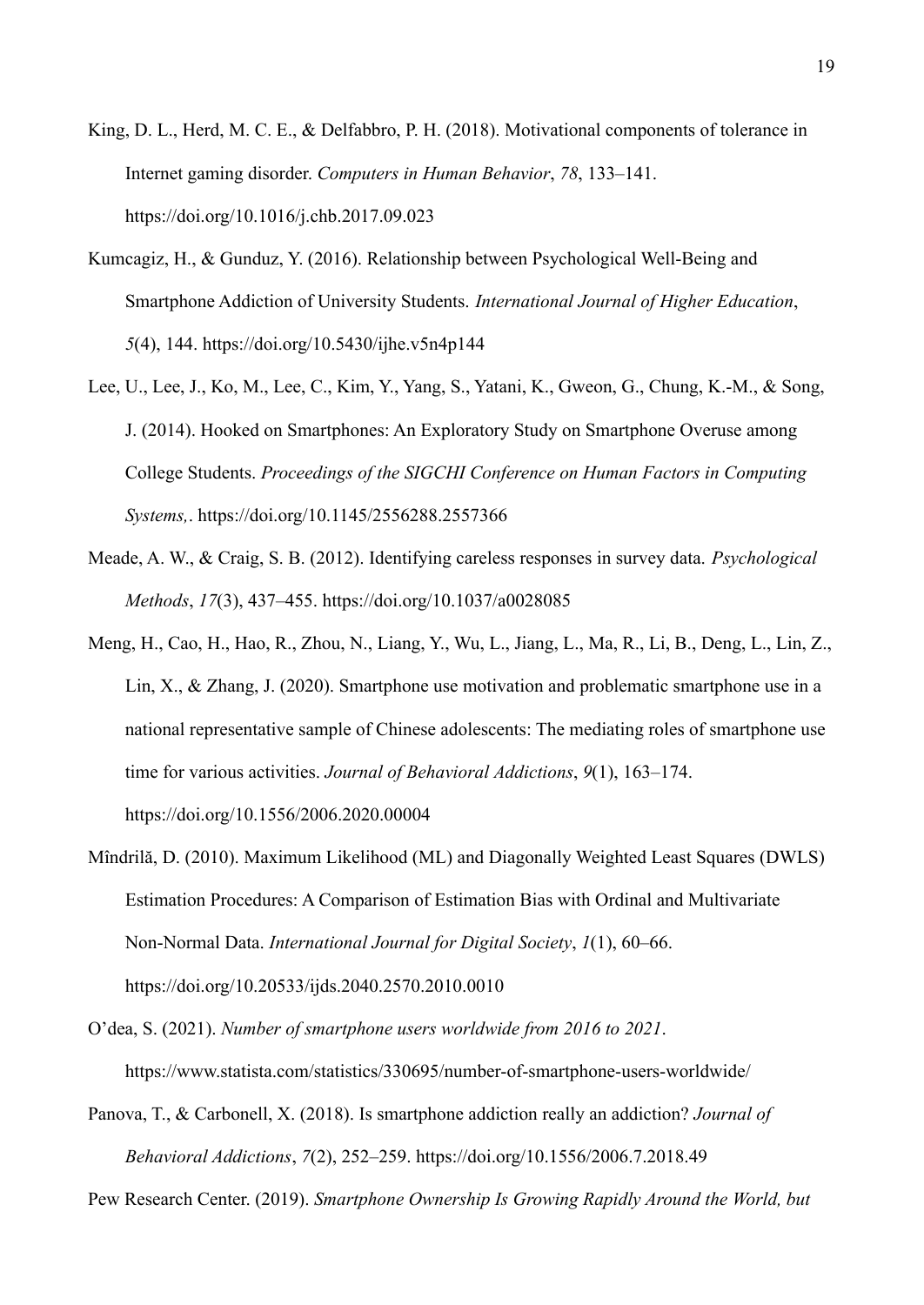*Not Always Equally*.

https://www.pewresearch.org/global/2019/02/05/smartphone-ownership-is-growing-rapidly-ar ound-the-world-but-not-always-equally/

- R Development Core Team. (2021). R: A Language and Environment for Statistical Computing. In *R Foundation for Statistical Computing* (4.0.5). https://www.r-project.org/
- Rosseel, Y. (2012). lavaan: An R Package for Structural Equation Modeling. In *Journal of Statistical Software* (Vol. 48). https://doi.org/10.18637/jss.v048.i02
- Rozgonjuk, D., Elhai, J. D., Ryan, T., & Scott, G. G. (2019). Fear of missing out is associated with disrupted activities from receiving smartphone notifications and surface learning in college students. *Computers & Education*, *140*, 103590.

https://doi.org/10.1016/J.COMPEDU.2019.05.016

- Samaha, M., & Hawi, N. S. (2016). Relationships among smartphone addiction, stress, academic performance, and satisfaction with life. *Computers in Human Behavior*, *57*, 321–325. https://doi.org/https://doi.org/10.1016/j.chb.2015.12.045
- Schroeder, N. L., Yang, F., Banerjee, T., Romine, W. L., & Craig, S. D. (2018). The influence of learners' perceptions of virtual humans on learning transfer. *Computers & Education*, *126*, 170–182. https://doi.org/https://doi.org/10.1016/j.compedu.2018.07.005
- Schwarz, N., & Oyserman, D. (2001). Asking questions about behavior: Cognition, communication, and questionnaire construction. *American Journal of Evaluation*, *22*(2), 127–160. https://doi.org/10.1016/S1098-2140(01)00133-3
- Scott, D. A., Valley, B., & Simecka, B. A. (2017). Mental Health Concerns in the Digital Age. *International Journal of Mental Health and Addiction*, *15*(3), 604–613. https://doi.org/10.1007/s11469-016-9684-0
- Sohn, S., Rees, P., Wildridge, B., Kalk, N. J., & Carter, B. (2019). Prevalence of problematic smartphone usage and associated mental health outcomes amongst children and young people: a systematic review, meta-analysis and GRADE of the evidence. *BMC Psychiatry*, *19*(1), 356.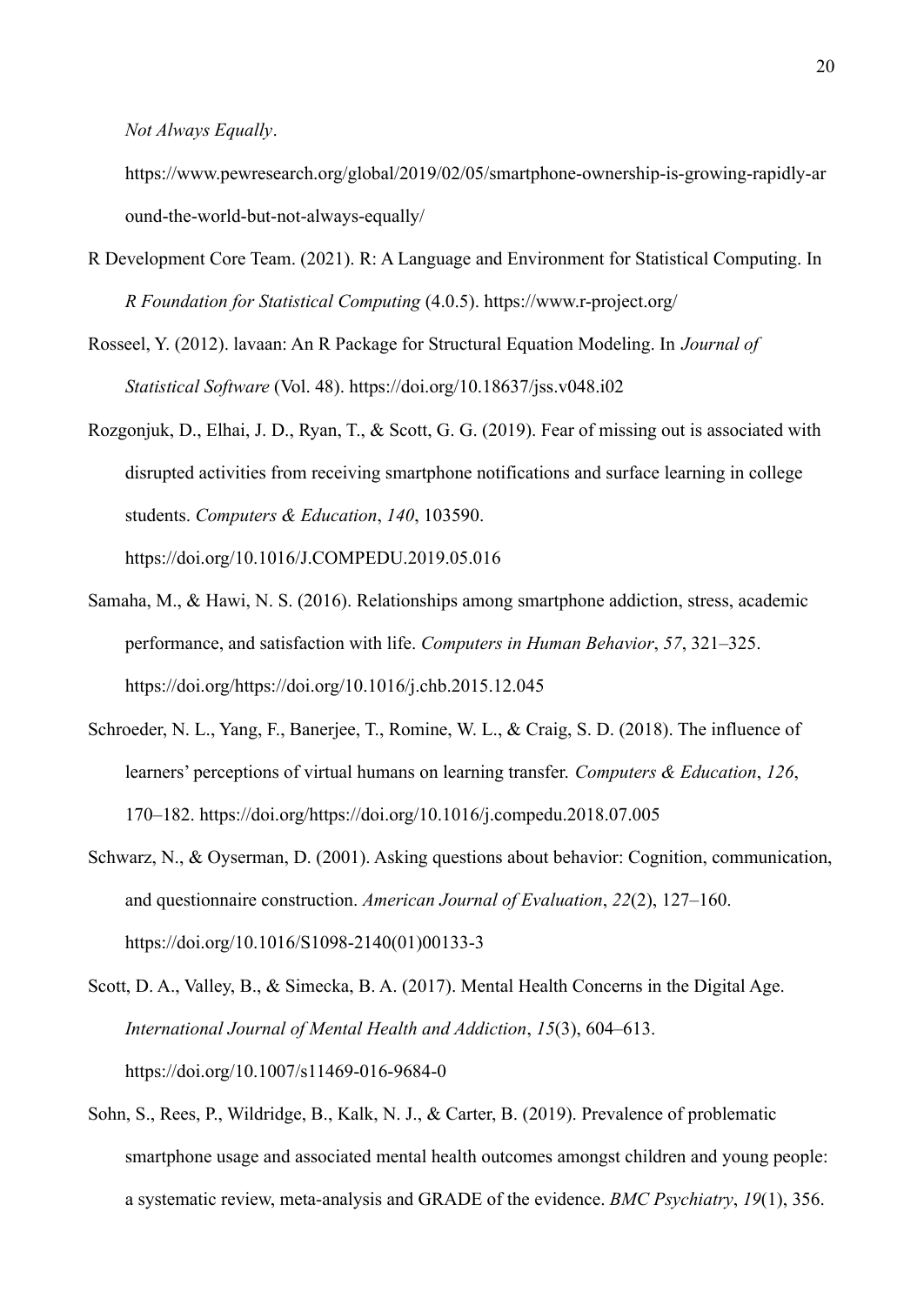https://doi.org/10.1186/s12888-019-2350-x

- Stevens, J. P. (2009). *Applied multivariate statistics for the social sciences.* (5th ed.). Routledge/Taylor & Francis Group.
- Taylor, A. B., West, S. G., & Aiken, L. S. (2006). Loss of power in logistic, ordinal logistic, and probit regression when an outcome variable is coarsely categorized. *Educational and Psychological Measurement*, *66*(2), 228–239. https://doi.org/10.1177/0013164405278580
- Tourangeau, R., Rips, L. J., & Rasinski, K. (2000). *The psychology of survey response*. Cambridge University Press. https://doi.org/https://doi.org/10.1017/CBO9780511819322
- van de Schoot, R., Lugtig, P., & Hox, J. (2012). A checklist for testing measurement invariance. *European Journal of Developmental Psychology*, *9*(4), 486–492. https://doi.org/10.1080/17405629.2012.686740
- Van Deursen, A. J. A. M., Bolle, C. L., Hegner, S. M., & Kommers, P. A. M. (2015). Modeling habitual and addictive smartphone behavior: The role of smartphone usage types, emotional intelligence, social stress, self-regulation, age, and gender. *Computers in Human Behavior*, *45*, 411–420. https://doi.org/10.1016/j.chb.2014.12.039
- Vanden Abeele, M., Beullens, K., & Roe, K. (2013). Measuring mobile phone use: Gender, age and real usage level in relation to the accuracy and validity of self-reported mobile phone use. *Mobile Media & Communication*, *1*(2), 213–236. https://doi.org/10.1177/2050157913477095
- Vanden Abeele, M., Campbell, S. W., Eggermont, S., & Roe, K. (2014). Sexting, Mobile Porn Use, and Peer Group Dynamics: Boys' and Girls' Self-Perceived Popularity, Need for Popularity, and Perceived Peer Pressure. *Media Psychology*, *17*(1), 6–33. https://doi.org/10.1080/15213269.2013.801725
- Vanden Abeele, M. M. (2016). Mobile lifestyles: Conceptualizing heterogeneity in mobile youth culture. *New Media & Society*, *18*(6), 908–926. https://doi.org/10.1177/1461444814551349

Venables, W. N., & Ripley, B. D. (2002). *Modern Applied Statistics with S*. Springer. http://www.stats.ox.ac.uk/pub/MASS4/